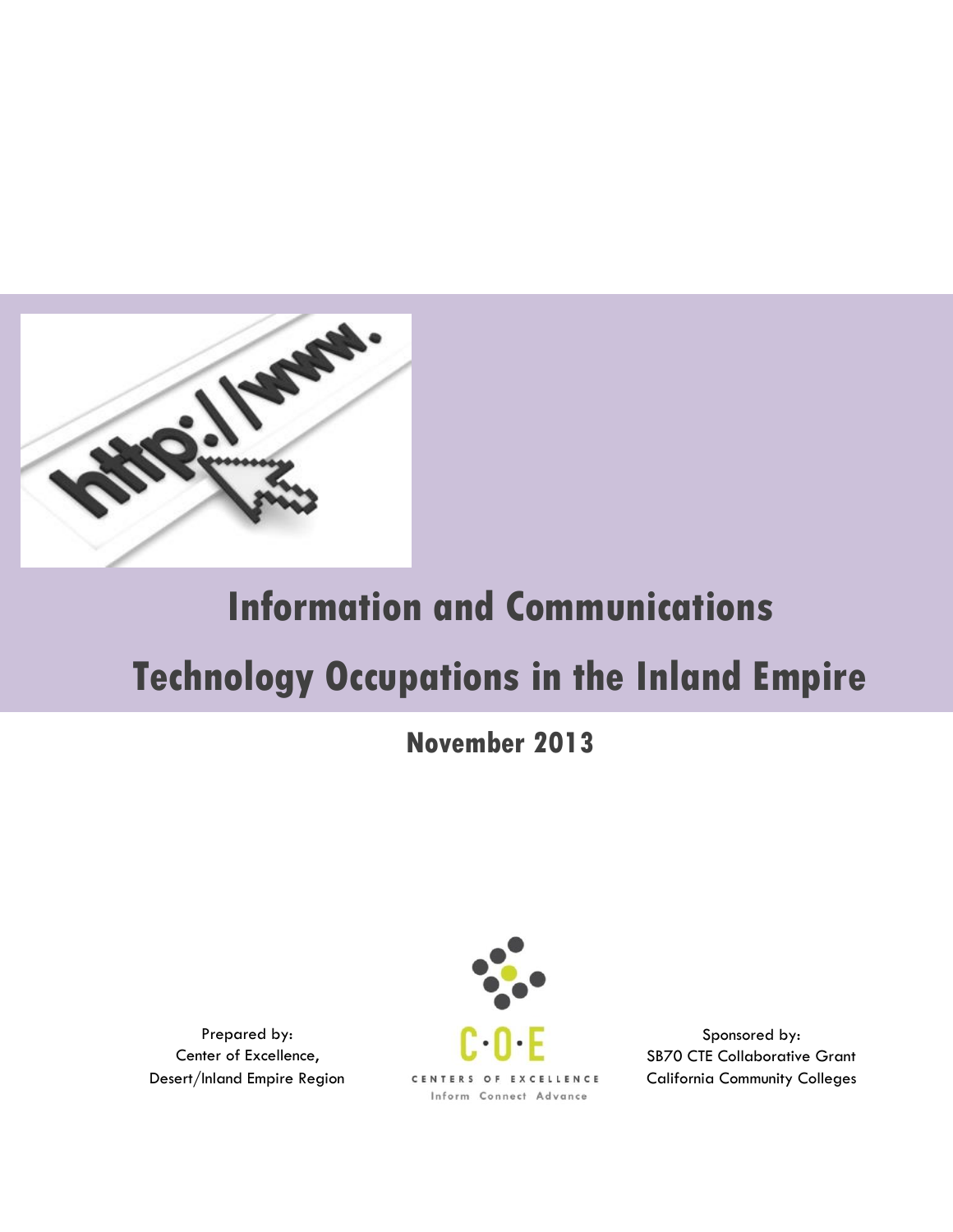This study was made possible through funding from the SB70 CTE Collaborative grant awarded to Riverside Community College District, invaluable expertise of James Jones, Executive Director, Mid Pacific Information and Communications Technologies (MPICT) Center, and the insightful contribution of the ICT Skills Industry Panelists

Keith Ailshie ESRI

Matthew Beasley Harvest Ministries

Connie Caruthers CaruthersWorks

Alan Cook Group 1 Production Austin Coulson Internet Marketing Consultant

Dan LaForce Independent Contractor

Deborah Hager The Foundation for Sustainable Communities

For more information about the study contact:

Center of Excellence Desert/Inland Empire Region Hosted at Chaffey College 909-652-8042 [lori.sanchez@chaffey.edu](mailto:lori.sanchez@chaffey.edu) [www.coeccc.net](http://www.coeccc.net/)

**Important Disclaimer** All representations included in this report have been produced from secondary review of publicly and/or privately available data and/or research reports. Efforts have been made to qualify and validate the accuracy of the data and the reported findings; however, the Centers of Excellence of the California Community Colleges Chancellor's Office, are not responsible for applications or decisions made by recipient community colleges or their representatives based upon components or recommendations contained in this study.

© 2013 California Community Colleges Chancellor's Office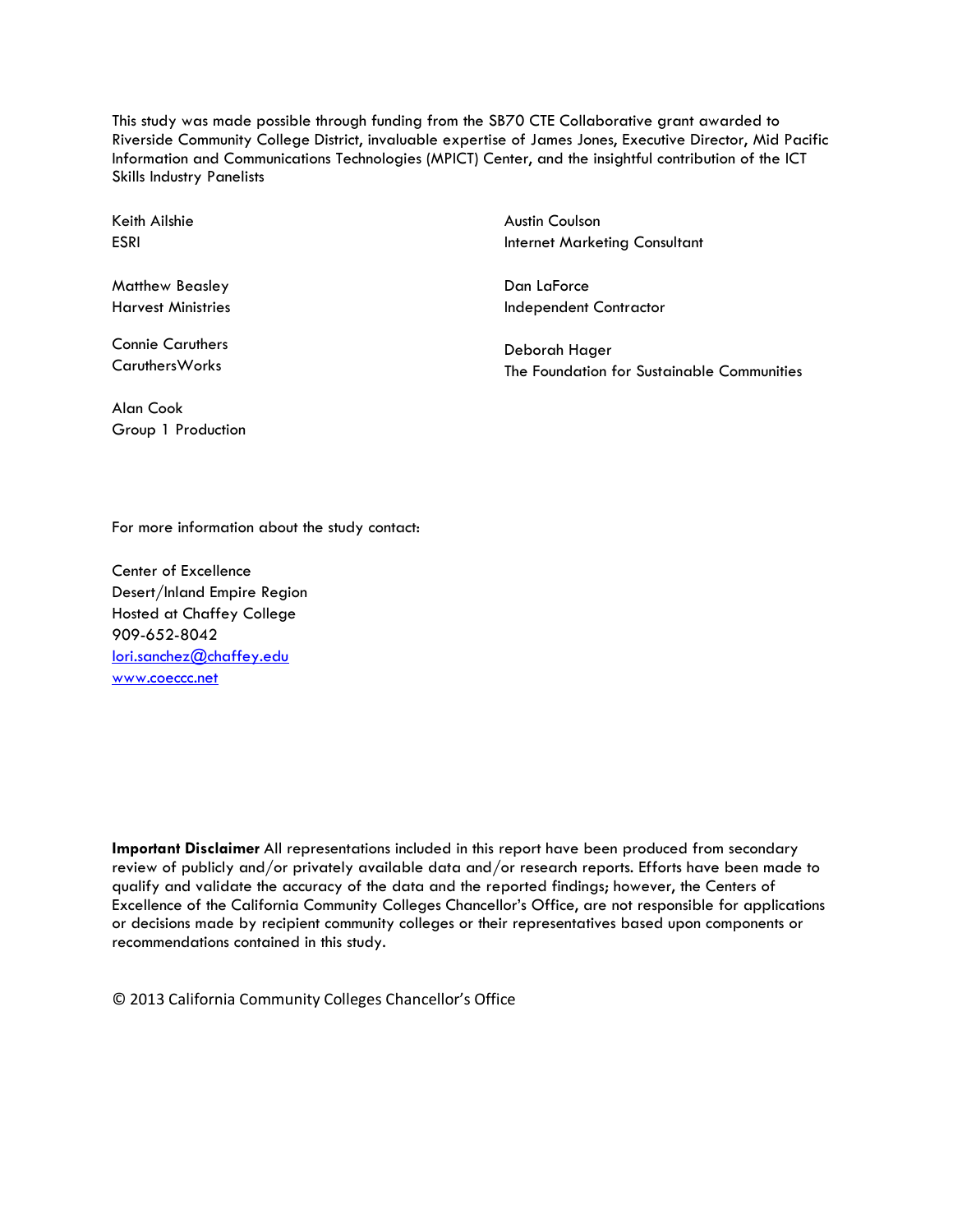## **Contents**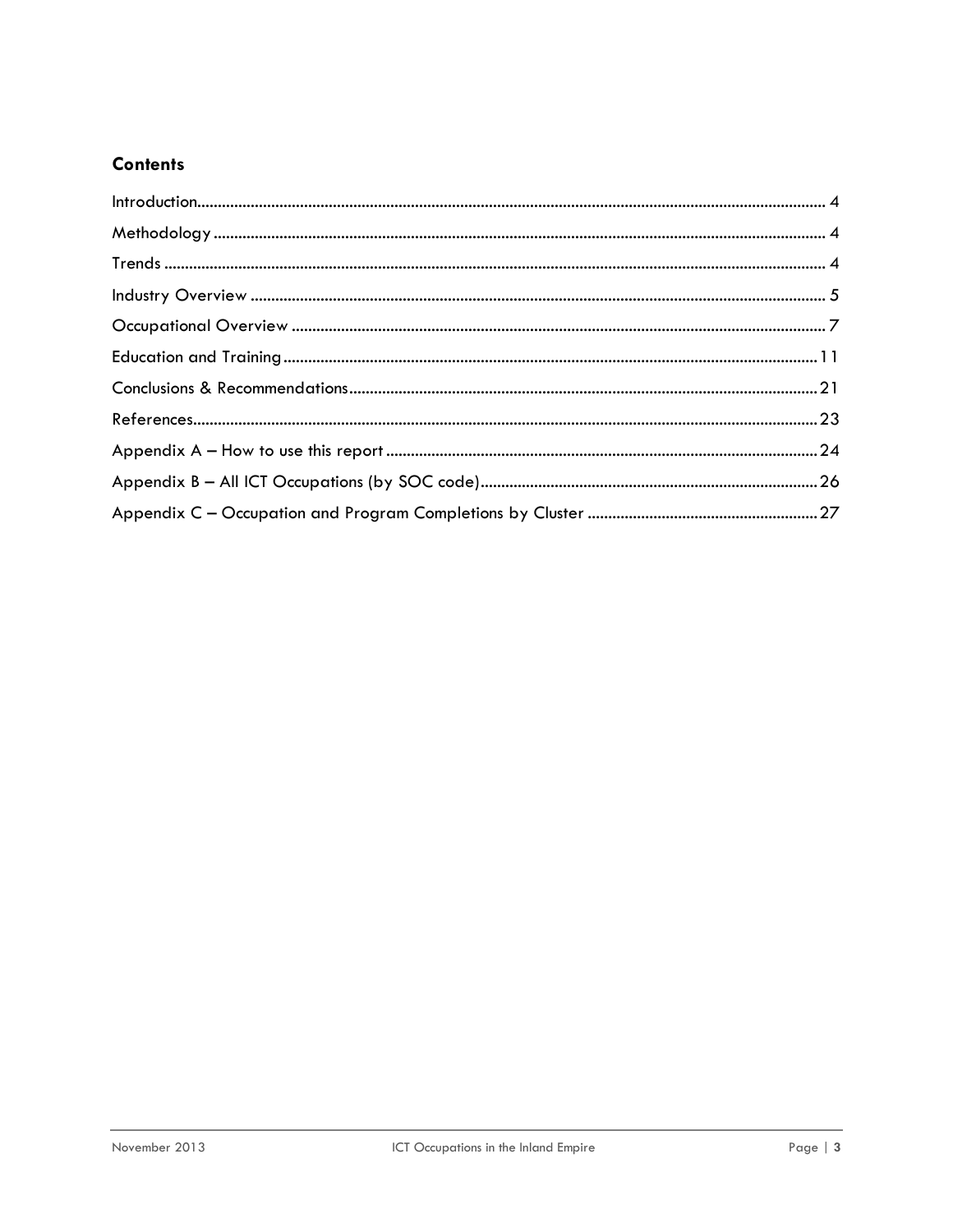#### <span id="page-3-0"></span>**Introduction**

In today's world, Information and Communications Technologies (ICT) are integrated into nearly every industry and occupation. Technology has become increasingly more important to the daily activities of businesses of all types. It is estimated that IT spending will amount to \$3.7 trillion worldwide in 2013 and create millions of jobs by 2015.<sup>1</sup>

A recent study defines *ICT as encompassing "all rapidly emerging, evolving, and converging computer, software, networking, telecommunications, Internet, programming, information systems and digital media technologies"*. <sup>2</sup>This same study points to the importance of understanding ICT as not only terminology but a framework for how work gets done. This is a key consideration to keep in mind when analyzing the ICT workforce.

How work gets done has changed significantly over the decades but has evolved at a much faster pace in recent years. Innovations in technology have notably created geographic regions with concentrations of ICT startup companies and talented young people. The genesis of these regions was Silicon Valley in northern California but the model has spread throughout the country and even around the globe as other major cities have adopted similar monikers, namely Silicon Alley in New York, Silicon Beach in Los Angeles, and even Silicon Savannah in Kenya.

Although not necessarily a hub of technological innovation, the Inland Empire (Riverside and San Bernardino counties) is a region that requires a technologically competent workforce. Aside from the use of ICT in offices, retail establishments, and hospitals, the proliferation of transportation and logistics operations have created a need for technologically savvy workers in high growth non-IT industries.

## <span id="page-3-1"></span>**Methodology**

On the workforce demand side, this study presents and analyzes labor market data for the ICT related occupations as identified by the Standard Occupational Codes (SOC). Occupations included in this study were selected from previous research conducted by the Mid-Pacific Information and Communications Technologies Center (MPICT) and validated by an advisory team for this study. Industries included in this study have been identified using the North American Industry Classification System (NAICS) and vetted by the advisory team as well. Occupation and industry data were obtained using the Economic Forecaster tool provided by Economic Modeling Specialists, Inc. (EMSI).

On the supply side, information on regional training programs was gathered from the California Community Colleges Chancellor's Office Data Mart system and the Integrated Postsecondary Education Data System (IPEDS). Programs were identified using the Taxonomy of Programs (TOP) coding system and the Classification of Instructional Programs (CIP) system.

For more information on the data sources utilized, please refer to Appendix A.

## <span id="page-3-2"></span>**Industry Trends**

#### **Smart Business**

Mobile computing has been incredibly popular for social media uses and personal interaction but ever more, businesses are realizing the cost effectiveness of mobile integration into traditional activities. One industry expert touts the benefits to businesses of using mobile technology saying "productivity is the

 $\overline{a}$ <sup>1</sup> Gartner. *Gartner Says Big Data Creates Big Jobs: 4.4 Million IT Jobs Globally to Support Big Data by 2015*.

<sup>2</sup> MPICT, Center of Excellence; *ICT Information & Communication Technologies: Foundational Competency Employment Demand in California*. Draft, March 18, 2013.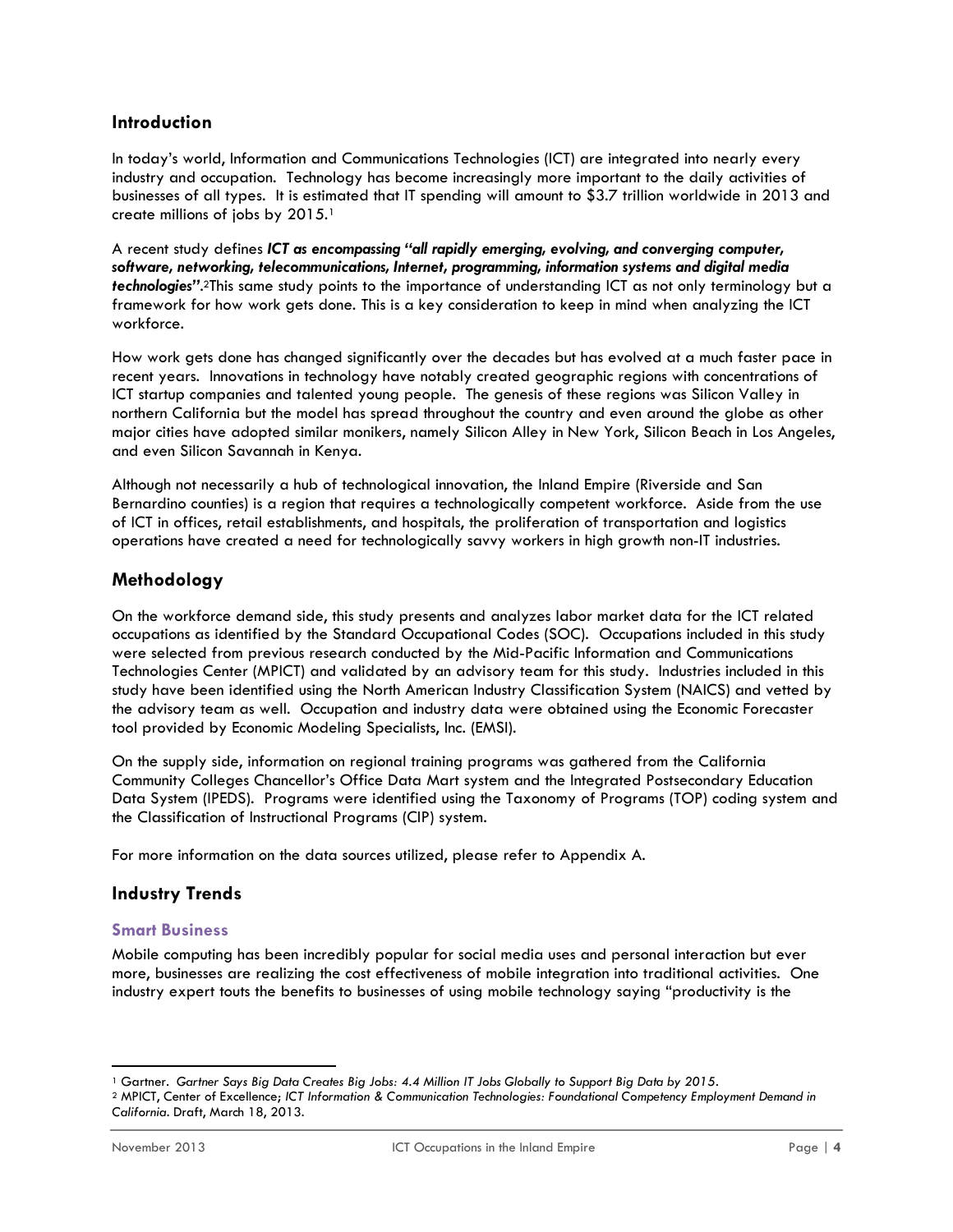driver…two years from now, 20 percent of sales organizations will use tablets as their primary mobile platform for their field sales force".<sup>3</sup>

This trend can be witnessed by visiting local retailers such as Nordstrom's and Apple. In retail, more customer service transactions are expected to take place via smartphone or tablet and purchases made at locations through a store, not strictly at a counter. This movement translates to faster check-out and a paperless transaction as receipts are emailed to a customer via smartphone or tablet. Item stock can also be checked through a handheld electronic device, tying into a store's warehouse system. A study conducted by the Industrial Technology Research Institute, *Global ICT Trends Emerging in 2013,* notes the tablet's "supply of shopping, logistics, education, social media, entertainment, health counseling, and other service-oriented applications".<sup>4</sup>

## **True Mobile Capability**

Technology will continue to advance the day-to-day operations of not only the retail industry but some improbable industries like construction; transforming the traditional office to one that is mobile. For that sector of the labor force whose work is accomplished in the outdoors, technology needs are slightly different. Some of the unique issues affecting workers in fields like construction and forestry include the requirement of a product that is more durable to withstand weather and a harsh environment, and faster, more reliable connection/processors for products to last an entire work day and transmit data more efficiently. Products used specifically for these outdoor offices are termed "rugged technology" and electronics manufacturers are increasingly responding to the demand for these specialty items.<sup>5</sup>

The importance of true mobile capability for the future workforce is clear. Workers across all industries at all levels will require the ability to work on some form of computer to get the work done. This trend points to the necessity of integrating digital literacy into career technical education training in addition to academic programs.

#### **Big Data Support**

The traditional technical support occupation is also evolving and will require technical expertise in working with big data. An article on Information Week's website posits that by the year 2015, 4.4 million IT jobs will be created to support big data. Support for big data however, will not look like traditional technical support. Instead of providing solutions to users over the telephone, technical support for big data comes in the form of workers who can manage large sets of data for businesses. These occupations will continue to exist in IT departments of all industries but will have the task of analyzing, visualizing, and translating data for the growth of the business.<sup>6</sup>

Along with big data, business operations are also becoming increasingly dependent on social media for improving competitiveness. While beneficial for sales, this medium brings with it the increased threat of breached security. IT departments will also need to be well trained in cyber security. In the future, it is likely that there will be increased demand for occupations like Pre-Crime Analysts.<sup>7</sup>

## <span id="page-4-0"></span>**Industry Overview**

While all industries implement ICT in their work to some extent, there are companies that specialize in developing and providing ICT products and services. These businesses have been identified by MPICT as high-technology or primary ICT industries. The following provides an overview of the labor market data for these primary ICT industries in the Inland Empire.

 $\overline{a}$ 

<sup>3</sup> Gartner. *Gartner Says Big Data Creates Big Jobs: 4.4 Million IT Jobs Globally to Support Big Data by 2015*.

<sup>4</sup> Industrial Technology Research Institute. *Global ICT Trends Emerging in 2013*.

<sup>5</sup> Manufacturing Business Technology. *Here, There, Everywhere: Rugged Computers Enable True Workforce Mobility*.

<sup>6</sup> Information Week. *Data Scientist Shortage: Split Role in Half*. December 12, 2012.

<sup>7</sup> California Community Colleges' Centers of Excellence. Jobs of the Future: Crime Analysis to Pre-Crime Analysts.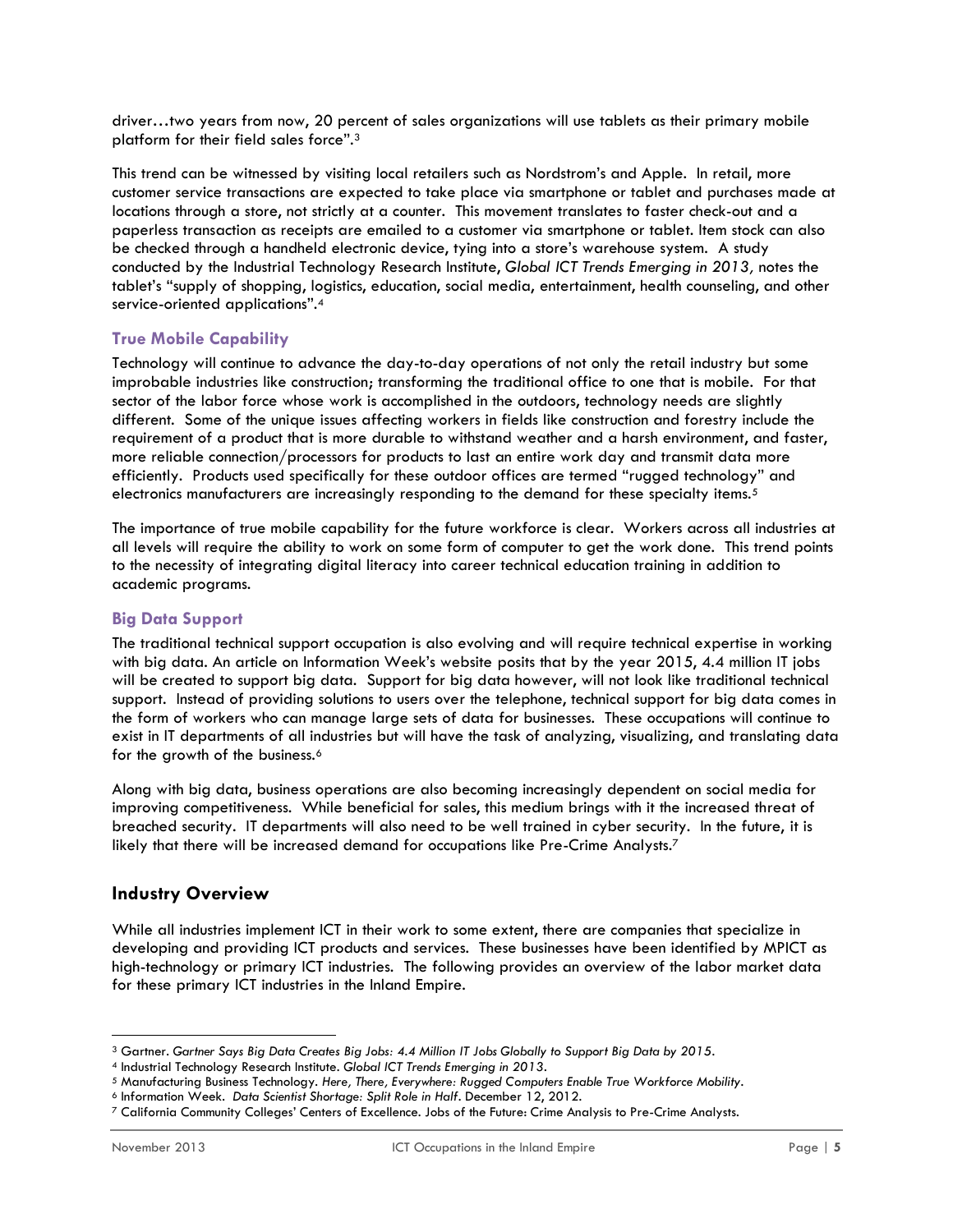In 2012, ICT industries employed more than 17,000 workers across all occupations within the 2-county region. The largest industry employers were the Information (NAICS 51) and Professional, Scientific, and Technical Services (NAICS 54) sectors. Specifically, Custom Computer Programming Services (3,121 jobs), Wired Telecommunications Carriers (2,886 jobs in 2012), and Other Computer Related Services (2,443 jobs) accounted for the most jobs across all occupations. Wireless Telecommunications Carriers are projected to have the fastest job growth by the year 2015 – 82%.

The fast job growth in the Wireless Telecommunications Carriers industry could be related to the upward demand for more and faster connectivity from ICT users. A "smarter mobile infrastructure" will require not only more carriers to manage the large amounts of data traffic but equipment to build this infrastructure.<sup>8</sup> This demand might also be driving the growth in Radio and television broadcasting and wireless communication equipment manufacturing (14% by 2015).

In the region, the next three years will see significant job loss in both the Satellite telecommunications and Computer terminal manufacturing industries, 70% and 67%, respectively. As increasingly more service providers offer wireless telecommunications, the decline in the Satellite telecommunications will likely continue.

| <b>NAICS</b><br>Code | <b>Description</b>                                                                                     | 2012<br>Jobs | 2015<br>Jobs | <b>Change</b>  | $\%$<br><b>Change</b> | 2013<br><b>Earnings</b> |
|----------------------|--------------------------------------------------------------------------------------------------------|--------------|--------------|----------------|-----------------------|-------------------------|
| 541511               | <b>Custom Computer Programming Services</b>                                                            | 3,121        | 3,703        | 582            | 19%                   | \$54,509                |
| 517110               | <b>Wired Telecommunications Carriers</b>                                                               | 2,886        | 2,880        | (6)            | $0\%$                 | \$73,294                |
| 541519               | <b>Other Computer Related Services</b>                                                                 | 2,443        | 2,790        | 347            | 14%                   | \$102,082               |
| 541512               | <b>Computer Systems Design Services</b>                                                                | 1,348        | 1,369        | 21             | 2%                    | \$60,348                |
| 517210               | Wireless Telecommunications Carriers (except Satellite)                                                | 1,114        | 2,029        | 915            | 82%                   | \$73,733                |
| 454111               | <b>Electronic Shopping</b>                                                                             | 1,013        | 1,130        | 117            | 12%                   | \$44,258                |
| 517911               | <b>Telecommunications Resellers</b>                                                                    | 771          | 582          | (189)          | (25%)                 | \$101,235               |
| 518210               | Data Processing, Hosting, and Related Services                                                         | 717          | 937          | 220            | 31%                   | \$85,763                |
| 811212               | <b>Computer and Office Machine Repair and Maintenance</b>                                              | 630          | 734          | 104            | 17%                   | \$34,686                |
| 423430               | <b>Computer and Computer Peripheral Equipment and</b><br><b>Software Merchant Wholesalers</b>          | 605          | 559          | (46)           | (8%)                  | \$76,369                |
| 517410               | <b>Satellite Telecommunications</b>                                                                    | 592          | 177          | (415)          | (70%)                 | \$88,575                |
| 443120               | <b>Computer and Software Stores</b>                                                                    | 549          | 436          | (113)          | (21%)                 | \$51,758                |
| 334290               | Other Communications Equipment Manufacturing                                                           | 286          | 255          | (31)           | $(11\%)$              | \$74,099                |
| 519130               | Internet Publishing and Broadcasting and Web Search<br><b>Portals</b>                                  | 217          | 249          | 32             | 15%                   | \$42,376                |
| 511210               | <b>Software Publishers</b>                                                                             | 174          | 184          | 10             | 6%                    | \$82,715                |
| 541513               | <b>Computer Facilities Management Services</b>                                                         | 165          | 133          | (32)           | (19%)                 | \$55,993                |
| 454112               | <b>Electronic Auctions</b>                                                                             | 163          | 179          | 16             | 10%                   | \$30,293                |
| 323115               | <b>Digital Printing</b>                                                                                | 148          | 130          | (18)           | (12%)                 | \$51,379                |
| 811213               | <b>Communication Equipment Repair and Maintenance</b>                                                  | 130          | 138          | 8              | 6%                    | \$25,490                |
| 425110               | <b>Business to Business Electronic Markets</b>                                                         | 128          | 85           | (43)           | (34%)                 | \$63,329                |
| 334220               | <b>Radio and Television Broadcasting and Wireless</b><br><b>Communications Equipment Manufacturing</b> | 107          | 122          | 15             | 14%                   | \$51,882                |
| 334119               | Other Computer Peripheral Equipment Manufacturing                                                      | 73           | 75           | $\overline{2}$ | 3%                    | \$39,770                |
| 611420               | <b>Computer Training (Private)</b>                                                                     | 68           | 41           | (27)           | (40%)                 | \$30,485                |

**Table 1 - Employment by ICT Industry (sorted by 2012 Jobs)**

 $\overline{a}$ <sup>8</sup> Telecomindiaonline.com. *Telecom Viewpoint: The hottest ICT trends in 2013*.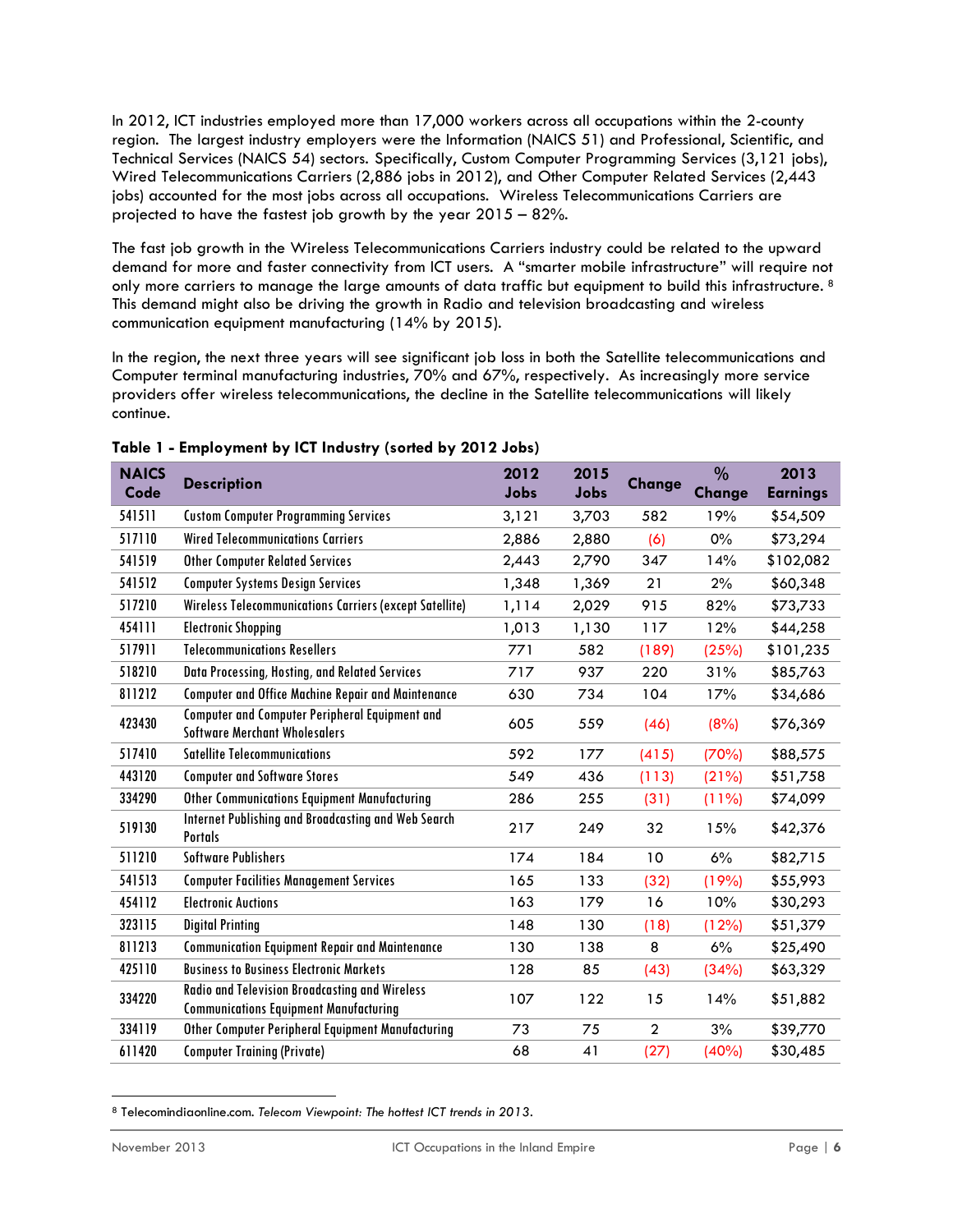| 334210 | <b>Telephone Apparatus Manufacturing</b>     | 54     | 23     | (31)                     | (57%)                    | \$65,490  |
|--------|----------------------------------------------|--------|--------|--------------------------|--------------------------|-----------|
| 334113 | <b>Computer Terminal Manufacturing</b>       | 48     | 16     | (32)                     | (67%)                    | \$34,406  |
| 335921 | <b>Fiber Optic Cable Manufacturing</b>       | 34     | 38     | 4                        | 12%                      | \$111,993 |
| 334112 | <b>Computer Storage Device Manufacturing</b> | 29     | 19     | (10)                     | (34%)                    | \$195,791 |
| 334611 | <b>Software Reproducing</b>                  | 18     | 14     | (4)                      | (22%)                    | \$47,118  |
| 517919 | All Other Telecommunications                 | 17     | < 10   | ۰                        | $\overline{\phantom{a}}$ | \$92,327  |
| 334111 | <b>Electronic Computer Manufacturing</b>     | -1     | < 10   | $\overline{\phantom{0}}$ | $\overline{\phantom{0}}$ | $- -$     |
|        | <b>Total/Average for All Industries</b>      | 17,659 | 19,027 | 1,368                    | 8%                       | \$66,950  |

Source: EMSI Employment Data – 2013.3

## <span id="page-6-0"></span>**Occupational Overview**

This section provides detailed labor market information on occupations specific to the ICT sector. Occupations were chosen based on previous research conducted by MPICT and with input from the advisory group for this project. Although this study focuses on a small group of occupations, it is important to note that ICT skills requirements can be found across many occupations (other than those in the primary group).

In order to analyze the primary ICT occupations that were chosen for this study, the group of 30 occupations were organized into clusters based on the job duties and knowledge and skill areas. Six groups were created – Support/Technicians, Multimedia, Software & Database Specialists, Network, Hardware & Systems Specialists, Telecommunications, and Other Specialized IT occupations.

| <b>Cluster</b>                                    | <b>Occupations Included</b>                                                                                                                                                                        |                                                                                                                                                                                                      |
|---------------------------------------------------|----------------------------------------------------------------------------------------------------------------------------------------------------------------------------------------------------|------------------------------------------------------------------------------------------------------------------------------------------------------------------------------------------------------|
| <b>Support/Technicians</b>                        | Computer user support specialists<br>٠<br>Computer operators<br>٠                                                                                                                                  |                                                                                                                                                                                                      |
| Multimedia                                        | Desktop publishers<br>$\bullet$<br>Computer occupations, all other<br>Web administrators*<br>Video game designers*                                                                                 | • Web developers<br>Multi-media artists and animators<br>Graphic designers                                                                                                                           |
| Software & Database<br>specialists                | Database administrators<br>Computer programmers<br>Software developers, applications<br>٠                                                                                                          | • Software developers, systems<br>software<br>Information security analysts                                                                                                                          |
| Network, Hardware &<br><b>Systems Specialists</b> | Computer network architects<br>Computer and information system<br>$\bullet$<br>managers<br>Network and computer systems<br>$\bullet$<br>administrators                                             | Computer systems analysts<br>Computer network support<br>specialists<br>Computer hardware engineers                                                                                                  |
| <b>Telecommunications</b>                         | Switchboard operators, including<br>٠<br>answering services<br>Telephone operators<br>٠<br>Communications equipment<br>operators, all other<br>Telecommunications line installers<br>and repairers | Computer, automated teller, and<br>office machine repairers<br>Telecommunications equipment<br>installers and repairers, except<br>line installers<br>Telecommunications engineering<br>specialists* |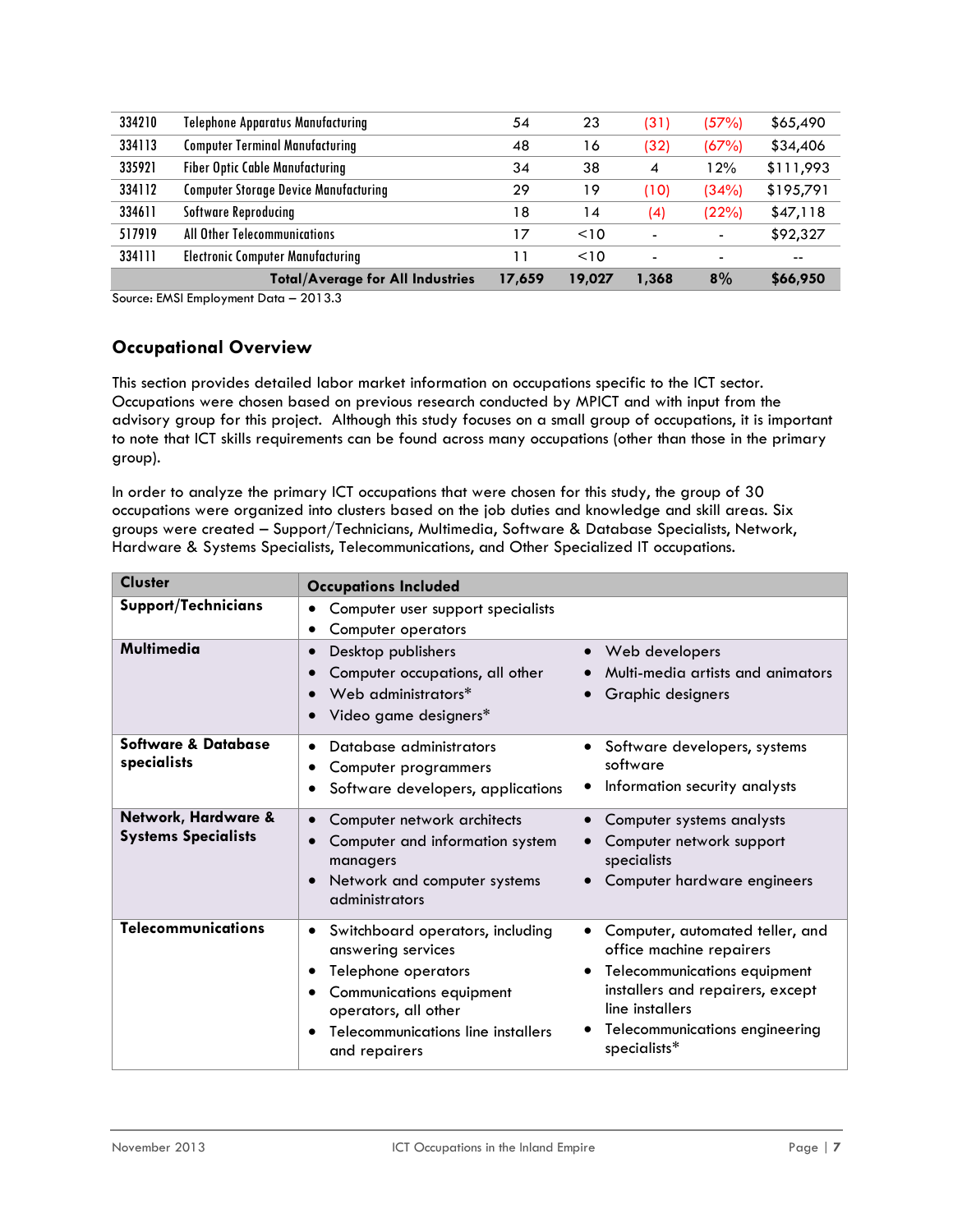| <b>Other Specialized IT</b> | • Geographic Information Systems<br>technician* | • Computer and information<br>research specialists* |
|-----------------------------|-------------------------------------------------|-----------------------------------------------------|
|                             | Informatics nurse specialists                   |                                                     |

\*Labor market information not available

Due to the rapidly evolving nature of ICT occupations, traditional labor market information is not available for all 30 occupations selected. Therefore, the remainder of this study will analyze 25 occupations for which data are available.

The group of 25 ICT occupations accounted for 27,166 jobs in the Inland Empire in 2012, according to Economic Modeling Specialists, Inc. (EMSI) data, and is expected to add 1,528 jobs by the year 2015, a 6% growth rate.

## **Largest ICT Occupations**

The largest ICT occupations, by number of 2012 jobs, are computer support specialists who accounted for 3,672 regional jobs. Graphic designers were the next largest occupation with 2,299 jobs followed by software developers, systems software who counted 2,209 jobs in the same year.

Among these occupations, the highest wage earners are software developers, systems software, with average hourly wages of \$55.13 in 2012. Network and computer systems administrators were the second highest earners in 2012 (\$42.35/hr.). The lowest paid ICT occupations, among the top ten largest occupations, are computer, automated teller, and office machine repairers (\$16.14/hr.) and graphic designers (\$19.30/hr.).

| <b>Occupation (SOC Code)</b>                                                               | 2012<br><b>Jobs</b> | 2015<br>Jobs | <b>Change</b> | $\%$<br><b>Change</b> | Annual<br><b>Openings</b> | Avg.<br><b>Hourly</b><br><b>Earnings</b> |
|--------------------------------------------------------------------------------------------|---------------------|--------------|---------------|-----------------------|---------------------------|------------------------------------------|
| <b>Computer Support Specialists (15-1159)</b>                                              | 3,672               | 3,913        | 241           | 7%                    | 185                       | \$22.89                                  |
| <b>Graphic Designers (27-1024)</b>                                                         | 2,299               | 2,337        | 38            | 2%                    | 76                        | \$19.30                                  |
| Software Developers, Systems Software (15-1133)                                            | 2,209               | 2,439        | 230           | 10%                   | 102                       | \$55.13                                  |
| <b>Telecommunications Line Installers and Repairers</b><br>$(49-9052)$                     | 1,873               | 1,763        | (110)         | (6%)                  | 33                        | \$28.00                                  |
| <b>Computer Systems Analysts (15-1121)</b>                                                 | 1,831               | 2,012        | 181           | 10%                   | 87                        | \$34.13                                  |
| Network and Computer Systems Administrators (15-1142)                                      | 1,718               | 1,890        | 172           | 10%                   | 88                        | \$42.35                                  |
| Telecommunications Equipment Installers and Repairers,<br>Except Line Installers (49-2022) | 1,502               | 1,485        | (17)          | (1%)                  | 40                        | \$24.50                                  |
| <b>Computer Programmers (15-1131)</b>                                                      | 1,405               | 1,487        | 82            | 6%                    | 56                        | \$31.63                                  |
| <b>Computer, Automated Teller, and Office Machine Repairers</b><br>$(49-2011)$             | 1,351               | 1,475        | 124           | 9%                    | 80                        | \$16.14                                  |
| Software Developers, Applications (15-1132)                                                | 1,345               | 1,553        | 208           | 15%                   | 74                        | \$41.85                                  |

#### **Table 2 - Top 10 Largest ICT Occupations (by 2012 jobs)**

Source: EMSI Employment Data – 2013.3

#### **Fastest Growing ICT Occupations**

In the Inland Empire, some of the highest paid ICT occupations will also be the fastest growing, by percentage job growth, over the next three years. Information security analysts and software developers, applications will experience a 17% and 15% growth, respectively.

The increase in demand for software developers, applications and systems software, is indicative of the continued increase in technology use by both individuals and businesses. Cloud computing and multichannel capabilities are only a couple examples of the types of technologies that will be requiring a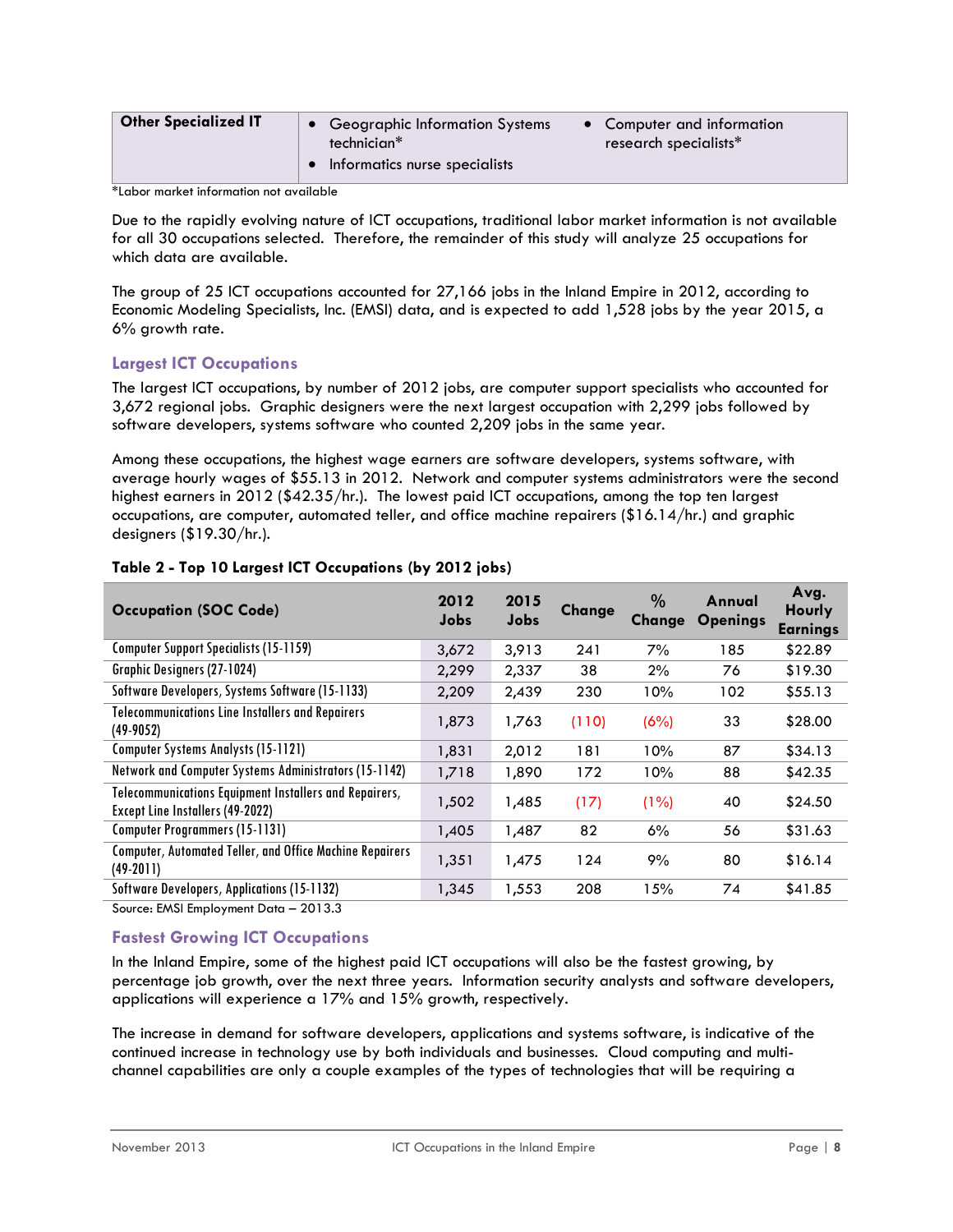larger labor force in the coming years.<sup>9</sup> Additionally, the anticipated need for more Information security analysts is reflective of the growing traffic on network systems and the increased need for security of the data collected and used.

| <b>Occupation (SOC Code)</b>                                                        | 2012<br>Jobs | 2015<br>Jobs | <b>Change</b> | $\%$ | Annual<br><b>Change Openings</b> | Avg.<br>Hourly<br><b>Earnings</b> |
|-------------------------------------------------------------------------------------|--------------|--------------|---------------|------|----------------------------------|-----------------------------------|
| <b>Information Security Analysts (15-1122)</b>                                      | 166          | 194          | 28            | 17%  | 11                               | \$39.80                           |
| Software Developers, Applications (15-1132)                                         | 1,345        | 1,553        | 208           | 15%  | 74                               | \$41.85                           |
| <b>Database Administrators (15-1141)</b>                                            | 599          | 665          | 66            | 11%  | 32                               | \$35.60                           |
| Software Developers, Systems Software (15-1133)                                     | 2,209        | 2,439        | 230           | 10%  | 102                              | \$55.13                           |
| Network and Computer Systems Administrators (15-1142)                               | 1,718        | 1,890        | 172           | 10%  | 88                               | \$42.35                           |
| <b>Computer Systems Analysts (15-1121)</b>                                          | 1,831        | 2,012        | 181           | 10%  | 87                               | \$34.13                           |
| Web Developers (15-1134)                                                            | 824          | 903          | 79            | 10%  | 37                               | \$21.58                           |
| <b>Computer, Automated Teller, and Office Machine</b><br><b>Repairers (49-2011)</b> | 1,351        | 1,475        | 124           | 9%   | 80                               | \$16.14                           |
| <b>Computer and Information Systems Managers (11-3021)</b>                          | 1,256        | 1,363        | 107           | 9%   | 52                               | \$53.09                           |
| <b>Computer Network Architects (15-1143)</b>                                        | 565          | 610          | 45            | 8%   | 25                               | \$41.36                           |

|  | Table 3 - Top 10 Fastest Growing ICT Occupations (by % change) |  |  |  |  |  |  |
|--|----------------------------------------------------------------|--|--|--|--|--|--|
|--|----------------------------------------------------------------|--|--|--|--|--|--|

Source: EMSI Employment Data – 2013.3

#### **Education Requirements**

Typical education requirements, identified by the Bureau of Labor Statistics (BLS), are presented below for the 25 ICT occupations. Among this group of occupations, four necessitate community college level awards for employment. Fourteen of the 25 occupations (56%) require a Bachelor's degree for employment.

Although the Bureau of Labor Statistics (BLS) has determined that a Bachelor's degree is necessary for employment for the majority of these occupations, the panel of industry experts in attendance at the regional ICT Skills Panel event on August 19, 2013 noted that certifications, soft skills, and project management often are more desirable than a BA or BS. Specifically, experts spoke of the usefulness of [CompTIA](http://www.comptia.org/home.aspx) certifications. Industry recognized certificates are offered in many areas including networking, mobile app, security, A+ and more.

| <b>Education</b>             |                                                                                    |                                                                      |
|------------------------------|------------------------------------------------------------------------------------|----------------------------------------------------------------------|
| <b>Requirement</b>           | <b>Occupations</b>                                                                 |                                                                      |
| Short-term OJT               | " Communications Equipment Operators, all<br>other                                 | " Telephone Operators                                                |
|                              | Switchboard Operators, including<br>answering service                              |                                                                      |
| Moderate-term OJT            | • Computer Operators                                                               |                                                                      |
| Long-term OJT                | " Telecommunications Line Installers and<br><b>Repairers</b>                       |                                                                      |
| Postsecondary<br>certificate | " Telecommunications Equipment Installers<br>and Repairers, except line installers | " Computer, Automated Teller, and<br><b>Office Machine Repairers</b> |
| Associate degree             | " Computer User Support Specialists<br><b>Desktop Publishers</b>                   | " Computer Network Support<br><b>Specialists</b>                     |

 $\overline{a}$ <sup>9</sup> NetSuiteBlog. *Five Trends That Will Dominate Software Spending in 2013*.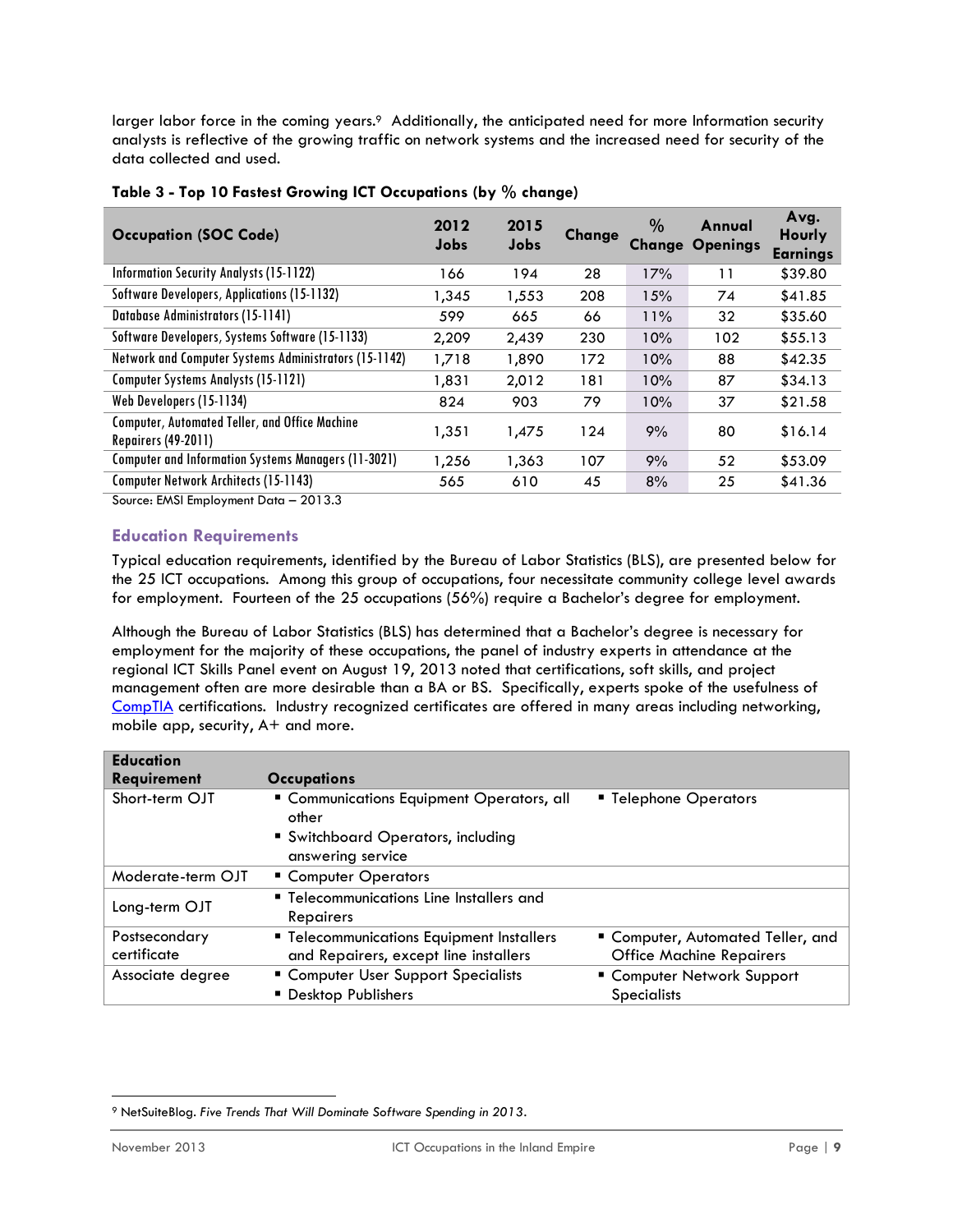| Bachelor's degree | " Computer and information systems<br>managers                 | <b>Information security analysts</b><br>" Multimedia artists and animators |
|-------------------|----------------------------------------------------------------|----------------------------------------------------------------------------|
|                   | " Computer hardware engineers<br>• Computer network architects | " Network and computer systems<br>administrators                           |
|                   | " Computer occupations, all other<br>" Computer programmers    | Software developers,<br>applications                                       |
|                   | Computer systems analyst<br>• Database administrators          | Software developers, systems<br>software                                   |
|                   | ■ Graphic designers                                            | ■ Web developers                                                           |
| Doctoral degree   | " Computer and Information Research<br><b>Scientists</b>       |                                                                            |

## **Occupational Wages**

ICT occupations are relatively high paying jobs when compared to all other occupational areas. Figure 1 provides a comparison of average hourly wages for ICT occupations, by typical education requirement, to the average hourly wages of all occupations in the Inland Empire. Wages for nearly all ICT professionals are higher than the regional average wages for all occupations.





Table 4 summarizes labor market data for the 25 ICT occupations of study, by education level. The most job openings over the next three years will be for occupations that require a Bachelor's degree – 693 openings. In the region, Bachelor's degree level occupations also have the largest number of current jobs (15,735 in 2012). Occupations that require long-term on-the-job training will experience the largest job loss by 2015 (loss of 110 jobs).

| Table 4 - ICT Occupational Employment by Education Level |  |  |  |  |  |
|----------------------------------------------------------|--|--|--|--|--|
|----------------------------------------------------------|--|--|--|--|--|

| Education Level | Occupation                                                                | 2012<br>Jobs | Change<br>through<br>2015 | Openings<br>$(new+replacement)$<br>jobs) | Avg.<br>Hourly<br>Wages |
|-----------------|---------------------------------------------------------------------------|--------------|---------------------------|------------------------------------------|-------------------------|
| Short-term OJT  | <b>Switchboard Operators</b>                                              | 280, ا       | (67)                      | 24                                       | \$12.51                 |
|                 | <b>Telephone Operators</b>                                                | 198          | (17)                      | 6                                        | \$16.40                 |
|                 | <b>Communications Equipment Operators,</b><br>including answering service | 28           | 0                         |                                          | \$21.86                 |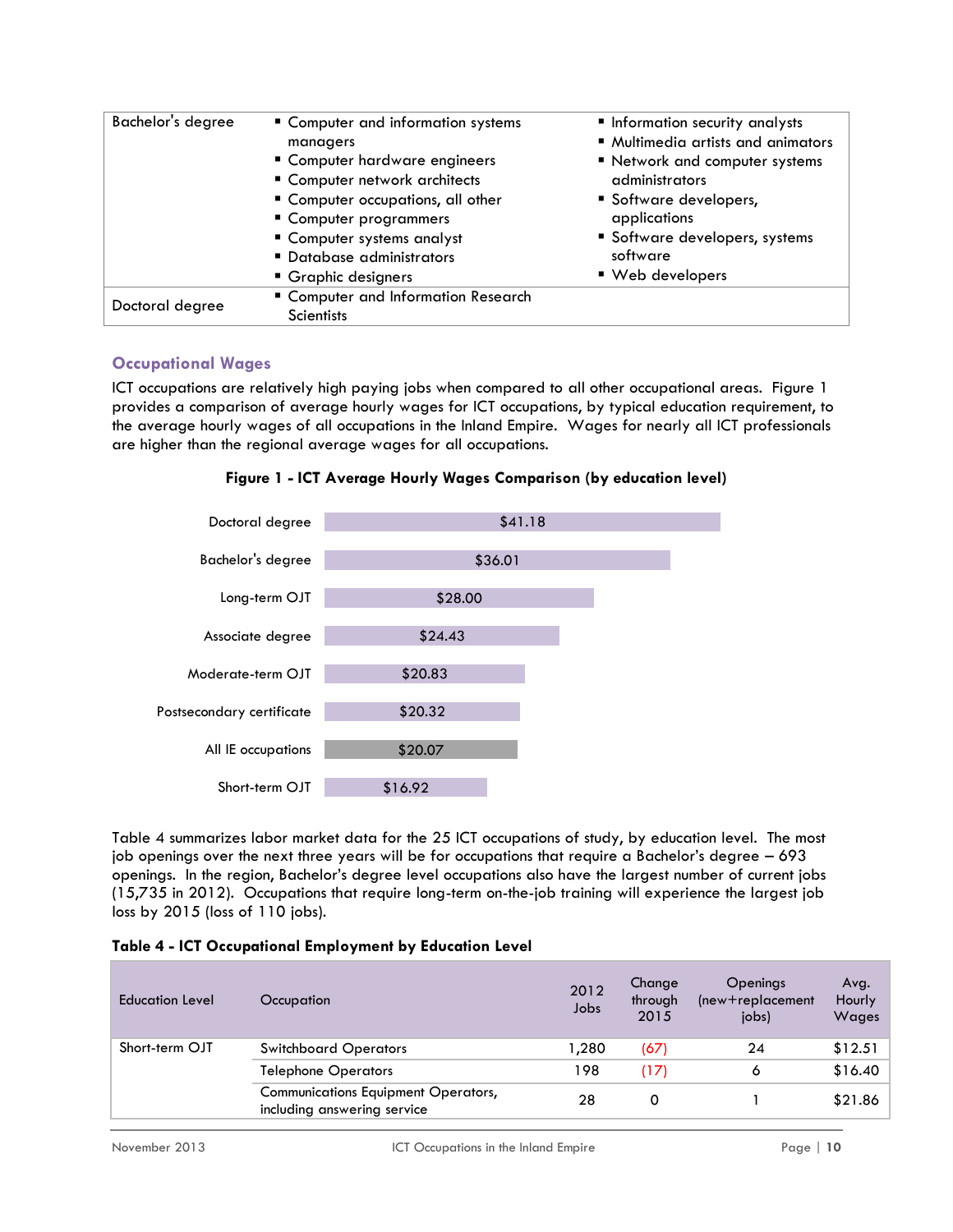| Total/Average for Short-term OJT |                                                                                  |        | (84)  | 31             | \$16.92 |
|----------------------------------|----------------------------------------------------------------------------------|--------|-------|----------------|---------|
| Moderate-term OJT                | <b>Computer Operators</b>                                                        | 469    | 11    | 10             | \$20.83 |
|                                  | Total/Average for Moderate-term OJT                                              | 469    | 11    | 10             | \$20.83 |
| Long-term OJT                    | Telecommunications Line Installers and<br>Repairers                              | 1,873  | (110) | 33             | \$28.00 |
|                                  | Total/Average for Long-term OJT                                                  | 1,873  | (110) | 33             | \$28.00 |
| Postsecondary<br>certificate     | Telecommunications Equipment Installers and<br>Repairers, except Line Installers | 1,502  | (17)  | 40             | \$24.50 |
|                                  | Computer, Automated Teller, and Office<br><b>Machine Repairers</b>               | 1,351  | 124   | 80             | \$16.14 |
|                                  | Total/Average for Postsecondary certificate                                      | 2,853  | 107   | 120            | \$20.32 |
| Associate degree                 | <b>Computer Support Specialists</b>                                              | 3,672  | 241   | 185            | \$22.89 |
|                                  | <b>Computer Network Support Specialists</b>                                      | 844    | 63    | 45             | \$28.50 |
|                                  | Desktop Publishers                                                               | 100    | (6)   | $\overline{c}$ | \$21.89 |
|                                  | Total/Average for Associate degree                                               | 4,616  | 298   | 232            | \$24.43 |
| Bachelor's degree                | Graphic Designers                                                                | 2,299  | 38    | 76             | \$19.30 |
|                                  | Software Developers, Systems Software                                            | 2,209  | 230   | 102            | \$55.13 |
|                                  | <b>Computer Systems Analysts</b>                                                 | 1,831  | 181   | 87             | \$34.13 |
|                                  | Network and Computer Systems<br>Administrators                                   | 1,718  | 172   | 88             | \$42.35 |
|                                  | <b>Computer Programmers</b>                                                      | 1,405  | 82    | 56             | \$31.63 |
|                                  | Software Developers, Applications                                                | 1,345  | 208   | 74             | \$41.85 |
|                                  | <b>Computer and Information Systems Managers</b>                                 | 1,256  | 107   | 52             | \$53.09 |
|                                  | Web Developers                                                                   | 824    | 79    | 37             | \$21.58 |
|                                  | Computer Occupations, All Other                                                  | 815    | 23    | 25             | \$33.29 |
|                                  | Database Administrators                                                          | 599    | 66    | 32             | \$35.60 |
|                                  | <b>Computer Network Architects</b>                                               | 565    | 45    | 25             | \$41.36 |
|                                  | Multimedia Artists and Animators                                                 | 427    | 29    | 15             | \$13.27 |
|                                  | <b>Computer Hardware Engineers</b>                                               | 276    | 13    | 13             | \$41.82 |
|                                  | <b>Information Security Analysts</b>                                             | 166    | 28    | 11             | \$39.80 |
|                                  | Total/Average for Bachelor's degree                                              | 15,735 | 1,301 | 693            | \$36.01 |
| Doctoral degree                  | Computer and Information Research Scientists                                     | 114    | 5     | 4              | \$41.18 |
|                                  | Total/Average for Doctoral degree                                                | 114    | 5     | 4              | \$41.18 |
|                                  | Total/Average for all education levels                                           | 27,166 | 1,528 | 1,123          | \$30.36 |

Source: EMSI Employment Data – 2013.3

## <span id="page-10-0"></span>**Education and Training**

In order to quantify the available education and training for ICT occupations in the region, an inventory of relevant programs from two-year and four-year institutions was taken. Relevant programs were identified by Taxonomy of Programs (TOP) code and related Classification of Instructional Programs (CIP) code. Programs included in this inventory are:

| <b>TOP Code</b> | CIP Code | <b>TOP Title</b>                               |
|-----------------|----------|------------------------------------------------|
| 051400          | 520401   | Office Technology/Office Computer Applications |
| 061400          | 100303   | Digital Media                                  |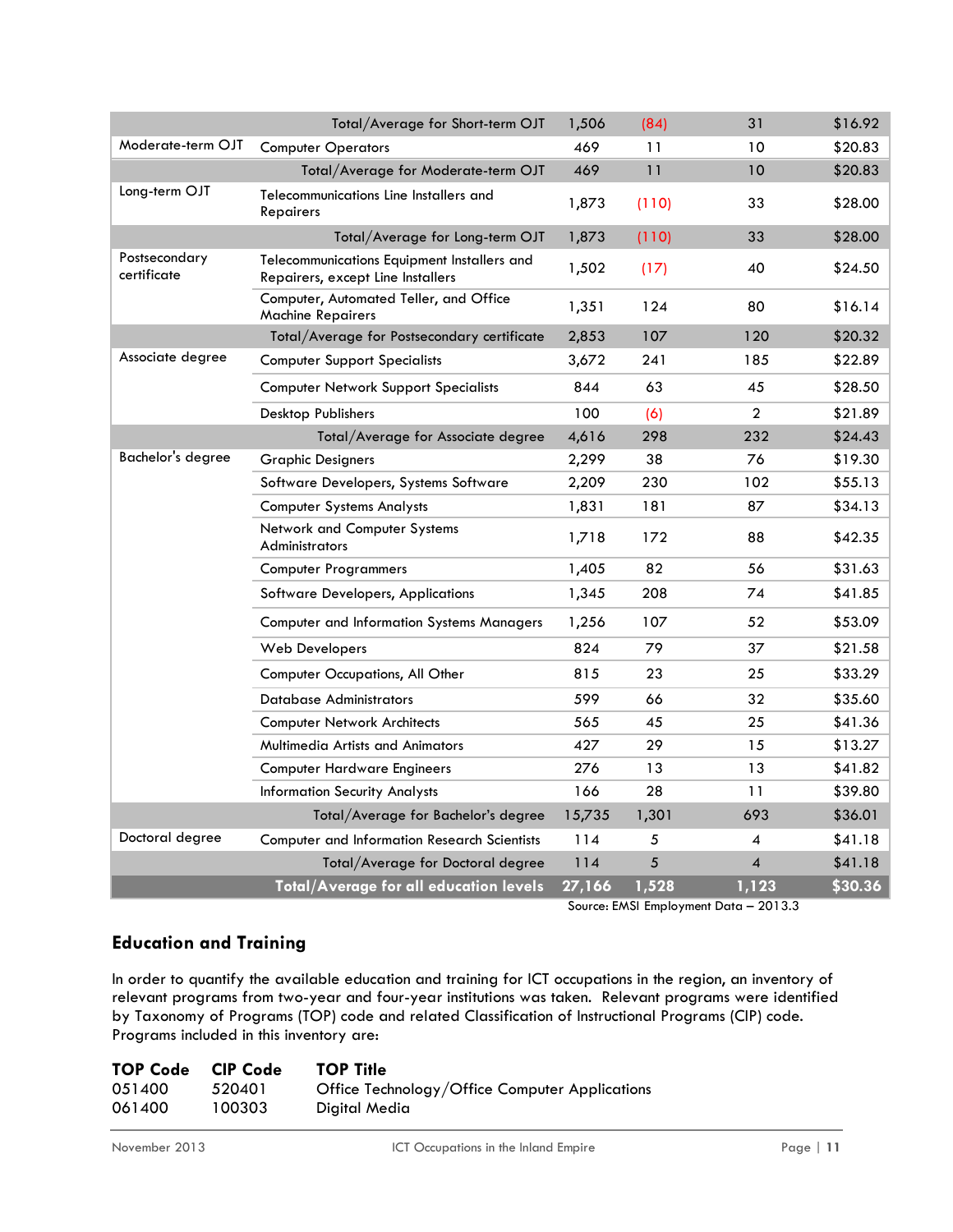| 061410 | 100304 | Multimedia                                   |
|--------|--------|----------------------------------------------|
| 061420 | 100304 | <b>Electronic Game Design</b>                |
| 061430 | 110801 | <b>Website Design and Development</b>        |
| 061440 | 100304 | Animation                                    |
| 061450 | 100303 | Desktop Publishing                           |
| 061460 | 110803 | <b>Computer Graphics and Digital Imagery</b> |
| 070100 | 110101 | Information Technology, General              |
| 070200 | 110103 | <b>Computer Information System</b>           |
| 070210 | 110601 | <b>Software Applications</b>                 |
| 070600 | 110701 | Computer Science (Transfer)                  |
| 070710 | 110201 | <b>Computer Programming</b>                  |
| 070720 | 110802 | Database Design and Administration           |
| 070730 | 110501 | <b>Computer Systems Analysis</b>             |
| 070800 | 111003 | Computer Infrastructure and Support          |
| 070810 | 110901 | <b>Computer Networking</b>                   |
| 070900 | 111004 | World Wide Web Administration                |
| 079900 | 119999 | Other Information Technology                 |
| 093430 | 141004 | <b>Telecommunications Technology</b>         |
| 220610 | 450799 | Geographic Information Systems               |
|        |        |                                              |

## **Regional Occupational Centers and Programs**

Early introduction to ICT is provided by Regional Occupational Centers and Programs (ROCPs). Local K-12 districts provide education and training in various ICT related areas such as Computer Information Systems (CIS), multimedia, and hardware related topics. Computer repair, 3D computer animation, Computer network management, and website design are offered by three of the four ROCPs in the Inland Empire. San Bernardino County ROP has the most ICT offerings in the region, covering 16 topic areas. Riverside County ROP offers 14 different programs, Colton Redlands Yucaipa ROP provides 12, followed by Baldy View with seven courses.

As useful as ROP education is for early career introduction and training, an educational challenge discussed at the ICT Skills Panel event was the impending cut of funding to state ROP programs in the near future.

One available service disclosed at the ICT Skills Panel event is an online soft skills training [program](http://www.interactivevt.net/) developed by Group 1 Production.<sup>10</sup> This program is currently being utilized by San Bernardino County school districts and is available for use by other education institutions and workforce development organizations.

#### **Table 5 - ICT courses/programs offered by ROPs in the Inland Empire**

| <b>Course/ROCP</b>                                                          | <b>Baldy</b><br><b>View</b> | Colton-<br><b>Redlands</b><br>Yucaipa | <b>Riverside</b> | San<br><b>Bernardino</b> |
|-----------------------------------------------------------------------------|-----------------------------|---------------------------------------|------------------|--------------------------|
| <b>3D Computer Animation</b>                                                |                             |                                       |                  |                          |
| Advanced PC Repair (Computer<br>Hardware/Electrical/Networking Engineering) |                             |                                       |                  |                          |
| <b>CIS Information Technology</b>                                           |                             |                                       |                  |                          |
| CIS Microsoft Tools Level 1                                                 |                             |                                       |                  |                          |
| Cisco Internetworking Level 1 & 2 (Information<br>Technology)               |                             |                                       |                  |                          |
| <b>Computer Business Application</b>                                        |                             |                                       |                  |                          |

<sup>10</sup> www.interactivevt.net

 $\overline{\phantom{a}}$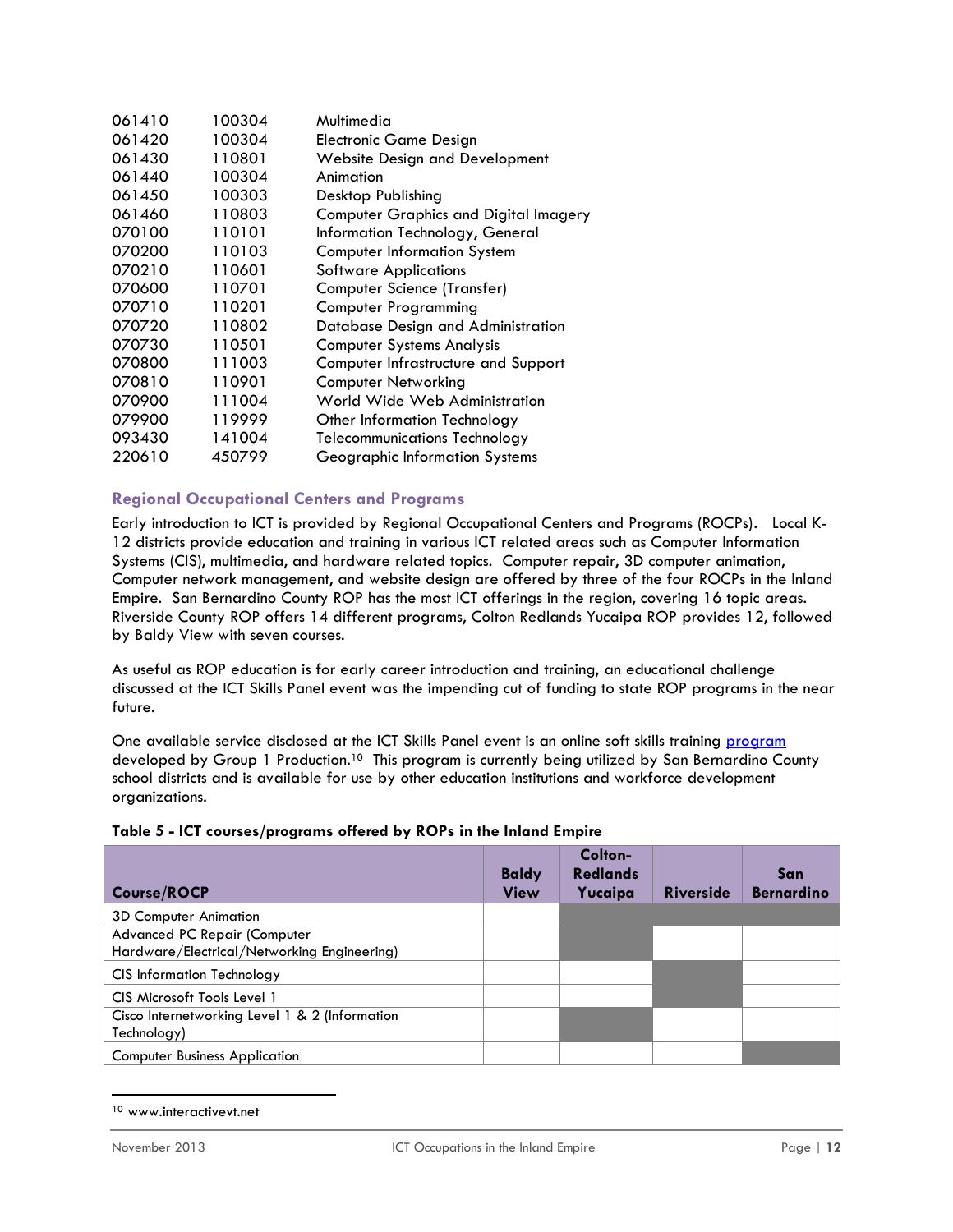| Computer Network Management                                                            |  |  |
|----------------------------------------------------------------------------------------|--|--|
| Computer Repair                                                                        |  |  |
| <b>Computer Security</b>                                                               |  |  |
| Computer Software Lab                                                                  |  |  |
| Creative Digital Media                                                                 |  |  |
| Desktop Publishing and Printing (Graphic Arts Technology)                              |  |  |
| Digital Design                                                                         |  |  |
| Digital Imaging                                                                        |  |  |
| Foundations of Information Technology                                                  |  |  |
| Fundamental Web Page Design (Media Support/Services)                                   |  |  |
| Geographic Information Systems Fundamentals<br>(Information Support/Services)          |  |  |
| <b>Graphic Communication</b>                                                           |  |  |
| <b>Graphics Technology</b>                                                             |  |  |
| <b>Health Information Technician</b>                                                   |  |  |
| IC3 Internet and Computing Core                                                        |  |  |
| Interactive Media Design                                                               |  |  |
| Introduction to Computers                                                              |  |  |
| Introduction to Game Design                                                            |  |  |
| Introduction to Visual Basic Programming (Programming &<br><b>Systems Development)</b> |  |  |
| Medical Billing & Coding                                                               |  |  |
| Microsoft Office                                                                       |  |  |
| Multi-Media and Entertainment                                                          |  |  |
| Office Operations & Technology Phase 2                                                 |  |  |
| <b>Office Support Procedures (Keyboarding)</b>                                         |  |  |
| PC Repair and Maintenance (Computer<br>Hardware/Electrical/Network Engineering)        |  |  |
| TV/Video Digital Media                                                                 |  |  |
| Web Site Design                                                                        |  |  |

#### **Two-year Schools**

#### **Community College**

Community colleges in the region offer many education and training programs that prepare students for careers in ICT. Computer information systems is the most commonly offered program in the region, with nine area community colleges awarding degrees and certificates in the field. Other widely available programs include computer programming, multimedia, other information technology, and office technology/office computer applications.

Education and training provided through community college certificate and degree programs offer students a background in industry recognized skills and abilities. Industry experts confirmed that students who complete a program at a community college often have the appropriate amount of expertise to make them a desirable candidate in the labor market.<sup>11</sup>

 $\overline{a}$ <sup>11</sup> Comments from industry experts in attendance at the Inland Empire ICT Skills Panel Event held on 08/19/13.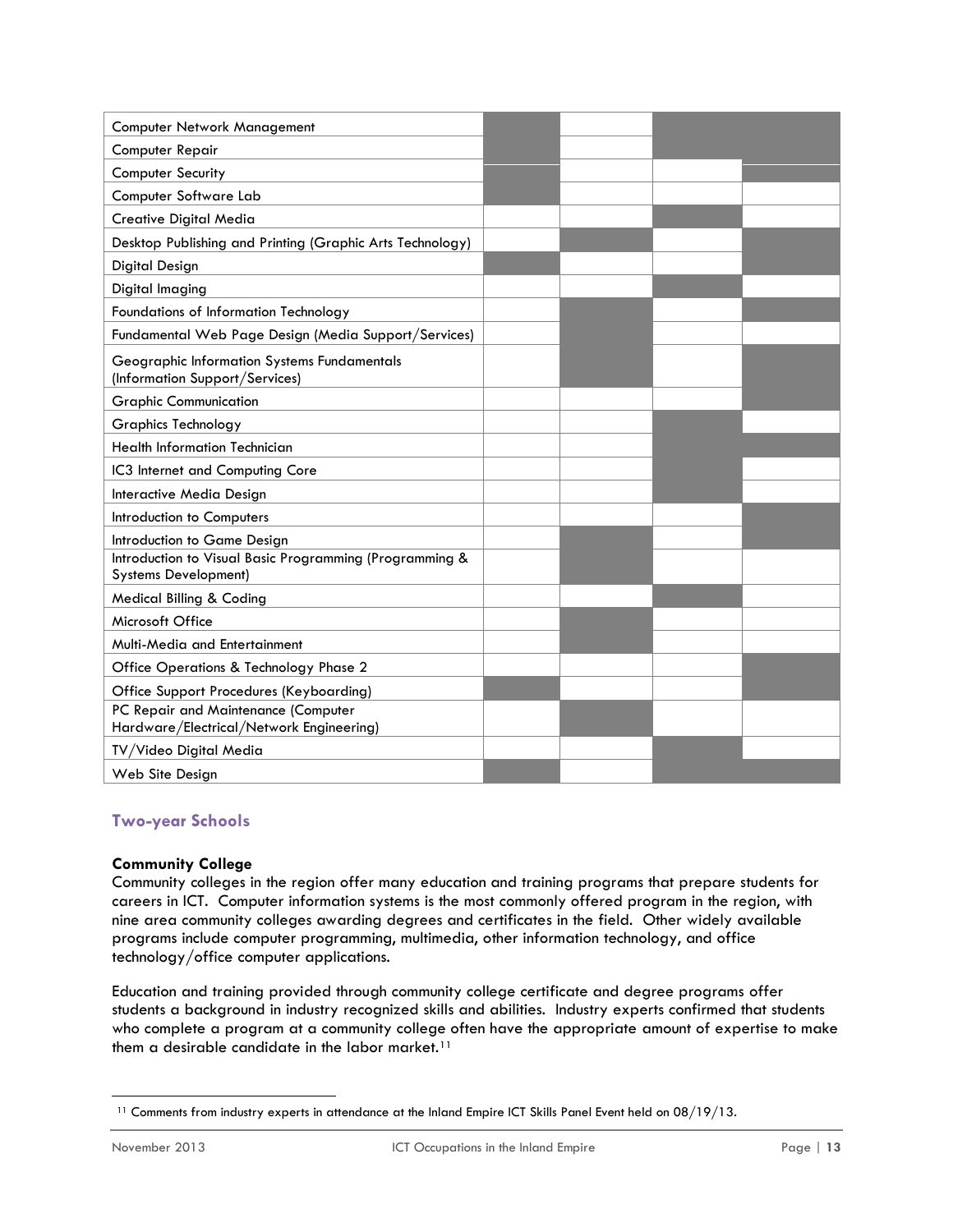| C=Certificate                                            | AA/AS=Associate degree |              |                    |                  |        |                  |                   |             |              |              |                   |                  |
|----------------------------------------------------------|------------------------|--------------|--------------------|------------------|--------|------------------|-------------------|-------------|--------------|--------------|-------------------|------------------|
| Program/College                                          | Barstow                | Chaffey      | Mountain<br>Copper | Crafton<br>Hills | Desert | Moreno<br>Valley | Mt San<br>Jacinto | Norco       | Palo Verde   | Riverside    | Bernardino<br>San | Valley<br>Victor |
| Animation                                                |                        | $\mathsf{C}$ |                    | $\mathsf{C}$     |        |                  |                   |             | $\mathsf{C}$ |              |                   |                  |
| <b>Computer Graphics &amp; Digital Imagery</b>           |                        | AA,C         |                    | $\mathsf C$      | AA,C   |                  |                   |             | $\mathsf C$  |              |                   |                  |
| <b>Computer Information Systems</b>                      | AS,C                   | AS,C         | AA,C               | AS,C             | AA,C   |                  | AS,C              |             | AS, C        |              | AA,C              | AS               |
| <b>Computer Networking</b>                               |                        | $\mathsf{C}$ |                    |                  |        |                  | $\mathsf C$       |             |              |              |                   |                  |
| <b>Computer Programming</b>                              |                        |              |                    |                  |        | AS, C            | $\mathsf{C}$      | AS, C       |              | AS,C         | $\mathsf{C}$      | C                |
| <b>Computer Science (transfer)</b>                       |                        |              |                    |                  | AA     |                  |                   |             |              |              |                   |                  |
| <b>Database Design &amp; Administration</b>              |                        |              |                    |                  |        |                  |                   |             |              | $\mathsf{C}$ |                   |                  |
| Digital Media                                            |                        |              |                    |                  |        |                  |                   |             |              | AS, C        |                   |                  |
| <b>Geographic Information Science</b>                    |                        |              |                    |                  |        |                  | AS, C             |             |              |              |                   |                  |
| <b>Information Technology, General</b>                   |                        |              |                    |                  |        |                  |                   |             | C            | C            |                   | C                |
| Multimedia                                               |                        | AA,C         |                    |                  |        | AS,C             | AS, C             | AS,C        |              | AS,C         | C                 |                  |
| <b>Other Information Technology</b>                      |                        |              |                    | $\mathsf{C}$     |        | C                |                   | C           | C            | $\mathsf{C}$ | $\mathsf{C}$      |                  |
| Office Technology/Office Computer<br><b>Applications</b> | $\mathsf{C}$           | AS, C        |                    |                  |        |                  | AS,<br>C          |             | AS, C        |              | $\mathsf{C}$      | AS, C            |
| <b>Software Applications</b>                             |                        |              |                    |                  |        | AS, C            |                   | $\mathsf C$ | $\mathsf C$  | AS,C         |                   | $\mathsf C$      |
| <b>Telecommunications Technology</b>                     |                        |              |                    |                  |        |                  |                   |             |              | $\mathsf{C}$ | AS, C             |                  |
| <b>Website Design &amp; Development</b>                  |                        | AA,C         |                    |                  |        |                  |                   |             |              |              |                   |                  |
| <b>World Wide Web Administration</b>                     |                        |              |                    | $\mathsf{C}$     |        |                  | $\mathsf C$       |             |              |              |                   | C                |

## **Proprietary/Technical Colleges**

Some ICT related programs are also provided by area proprietary/technical schools. However, most of these programs award a Bachelor's degree as opposed to the Associate degree conferred by community colleges.

#### **Table 7 - Proprietary/Technical ICT Programs in the Inland Empire**

| TC=Technical Certificate                                                     | TB=Technical Bachelor's degree         |                                                     |                   |                                                 |                     |  |  |
|------------------------------------------------------------------------------|----------------------------------------|-----------------------------------------------------|-------------------|-------------------------------------------------|---------------------|--|--|
| TA= Technical Associate dearee                                               |                                        |                                                     |                   |                                                 |                     |  |  |
| Program/College                                                              | Ш<br>Technical<br>Institute-<br>Corona | <b>ITT Technical</b><br>Institute-San<br>Bernardino | Kaplan<br>College | The Art Institute<br>of CA-Argosy<br>University | Westwood<br>College |  |  |
| Animation, Interactive Technology, Video<br><b>Graphics, Special Effects</b> |                                        | ТB                                                  |                   |                                                 | ТB                  |  |  |
| Computer & Information Systems<br>Security/Information Assurance             | ТB                                     | ТB                                                  |                   |                                                 | ТB                  |  |  |
| <b>Computer Graphics</b>                                                     |                                        |                                                     |                   | ТB                                              |                     |  |  |
| <b>Computer Support Specialists</b>                                          |                                        |                                                     | TC                |                                                 |                     |  |  |
| Computer Systems Networking and<br>Telecommunications                        | TA                                     | TA                                                  |                   |                                                 | TА                  |  |  |
| <b>Health Information/Medical Records</b><br>Technology/Technician           |                                        | TА                                                  |                   |                                                 | TА                  |  |  |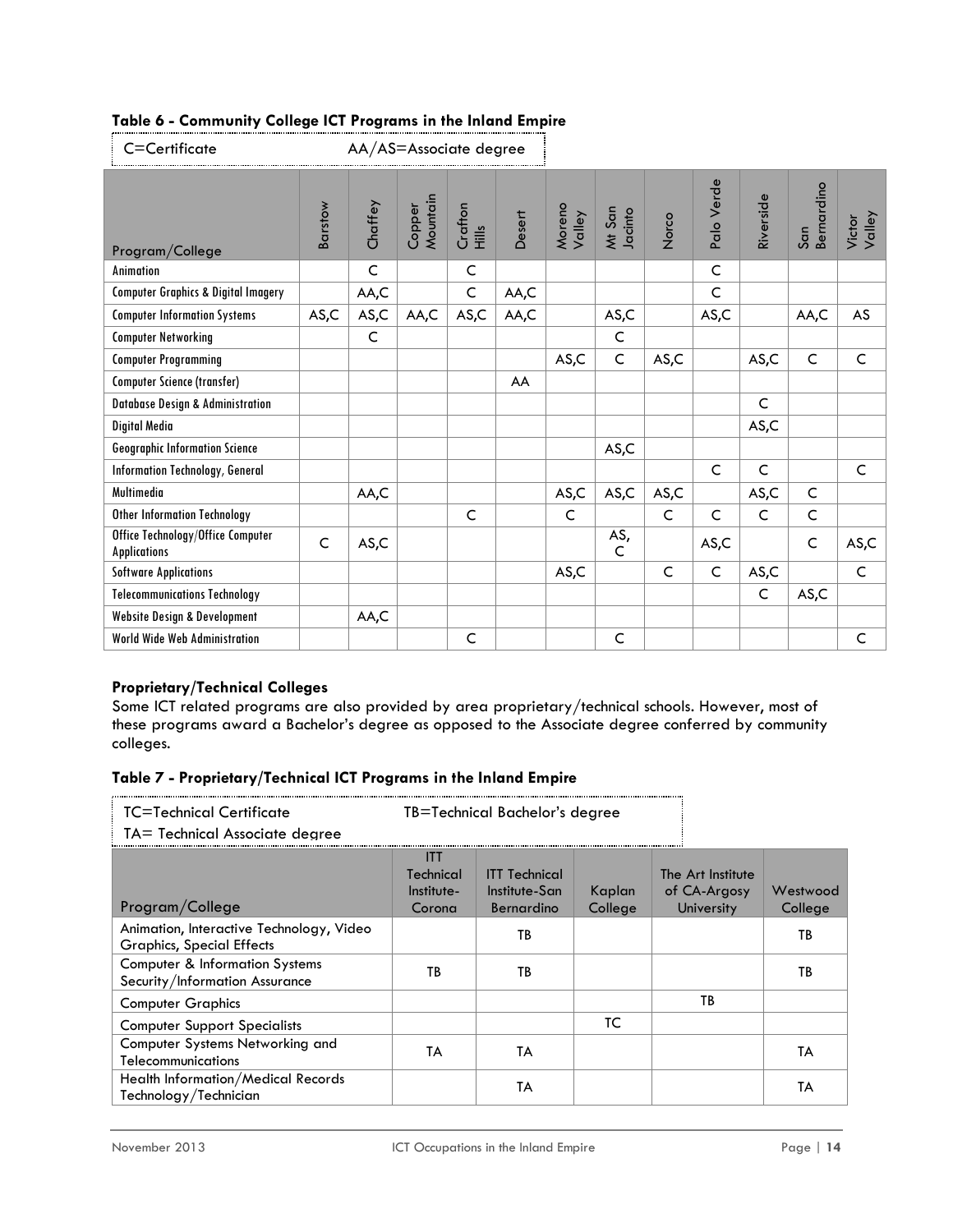| Information Technology                                           |  |    |  |
|------------------------------------------------------------------|--|----|--|
| Web Page, Digital/Multimedia and<br>Information Resources Design |  | ТB |  |

## **Universities**

There are a limited number of 4-year programs in the region that train for occupations in the ICT field. Among the public and private Inland Empire universities, there are seven related programs. The University of California Riverside is the only area 4-year institution to offer a doctorate degree, in the field of computer science.

|  |  | Table 8 - 4-year ICT Programs in the Inland Empire |  |  |
|--|--|----------------------------------------------------|--|--|
|  |  |                                                    |  |  |

| B=Bachelor's degree<br>M= Master's degree     | D=Doctoral degree                          |                       |                                |                  |                                  |
|-----------------------------------------------|--------------------------------------------|-----------------------|--------------------------------|------------------|----------------------------------|
| College/Program                               | California<br><b>Baptist</b><br>University | CSU-San<br>Bernardino | La Sierra<br><b>University</b> | UC.<br>Riverside | University of<br><b>Redlands</b> |
| Computer and Information Sciences,<br>General |                                            |                       |                                |                  | В                                |
| Computer Science                              |                                            | B, M                  | В                              | B, M, D          |                                  |
| Desktop Publishing/Digital Imaging Design     | В                                          |                       |                                |                  |                                  |
| Information Technology                        | n                                          | ם                     |                                |                  |                                  |

## **Gap Analysis**

In order to understand the supply and demand for the ICT labor market in the Inland Empire, education program completions (supply) were compared to the number of occupational job openings (demand). Supply and demand analysis for each of the six occupational clusters is contained in this section.<sup>12</sup>

## **Support/Technical Cluster**

Support/technical occupation group has lower entry requirements for employment and pay lower wages compared to other ICT clusters. However, the number of jobs available on the labor market is quite significant. The two identified support/technician occupations accounted for more than 4,141 jobs in 2012. Programs that prepare for these occupations conferred 1,932 awards in the same year. The large majority of completions counted toward these occupations were awarded by ROP programs. ROP courses can offer sufficient training for entry-level occupations by providing foundational knowledge that can be later built on in post-secondary institutions.

Currently there is one technical/proprietary school that offers a program in Computer Support which awarded 4 certificates to students in 2012. Training and education through Information Technology and Software Applications programs can also prepare the workforce for jobs in this field. Table 9 provides employment and education data for the technician/support occupations included in this study.

Even though the number of students completing related programs is significantly larger than the anticipated demand for new entrants, it should be noted that many of the students who completed ROP programs will continue on with the education rather than obtain employment.

 $\overline{a}$ 12 Note that completions from "Other Information Technology" programs are not included in the gap analysis because of insufficient information about the program and course content.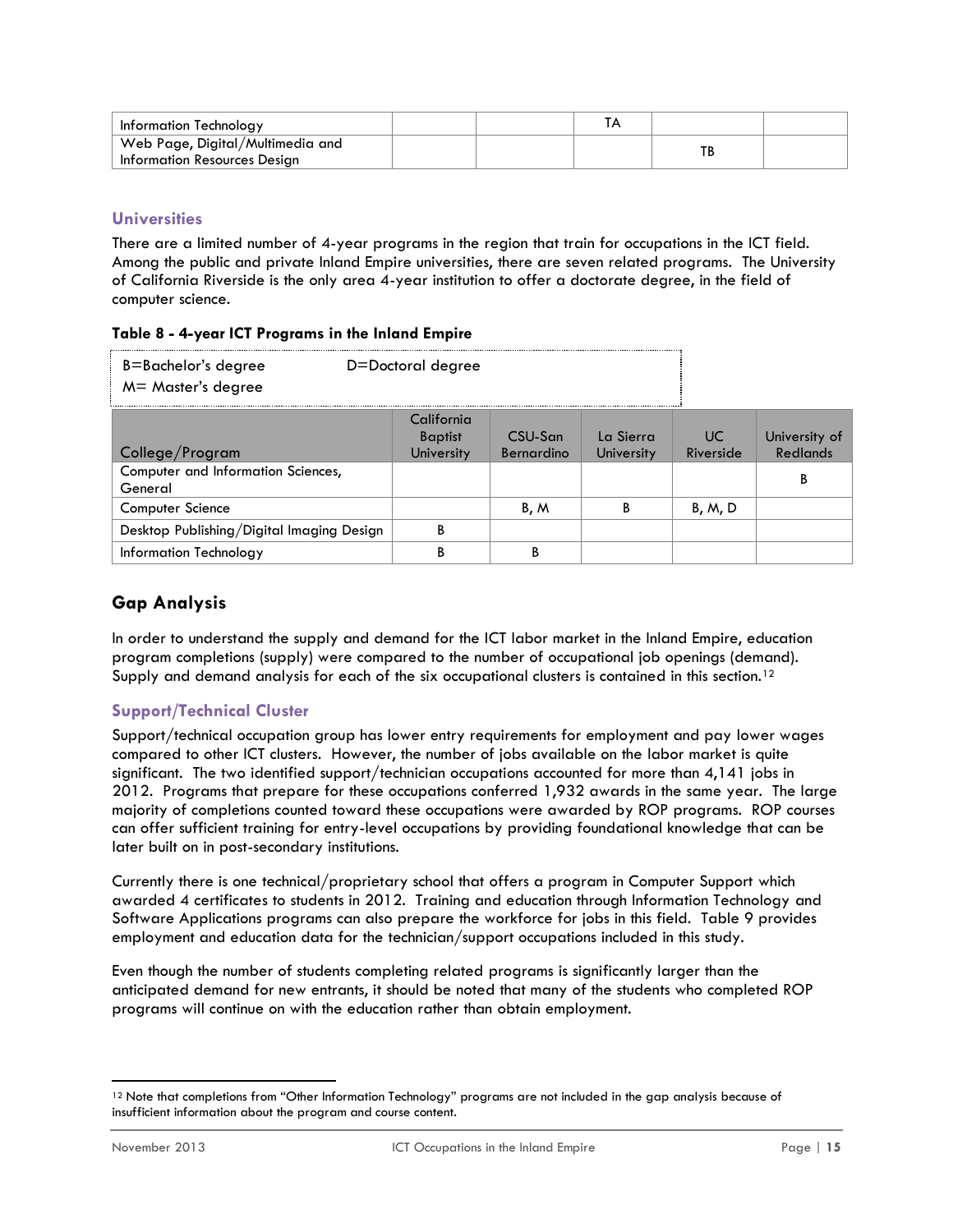| Table 9 - Support/Technician Occupational Employment and Education |  |  |  |
|--------------------------------------------------------------------|--|--|--|
|--------------------------------------------------------------------|--|--|--|

| Occupation                                       | <b>Education level</b> | 2012<br><b>Jobs</b> | Annual<br><b>Openings</b> | 2012<br><b>Completions</b> | Over/(Under)<br>Supply |
|--------------------------------------------------|------------------------|---------------------|---------------------------|----------------------------|------------------------|
| Computer Operators (43-9011)                     | Moderate-term OJT      | 469                 | 10                        | 1,712                      | 1,702                  |
| Computer User Support<br>Specialists $(15-1151)$ | Associate degree       | 3,672               | 185                       | 283                        | 98                     |
| Total                                            |                        | 4,141               | 195                       | 1,932                      | 1,737                  |

According to aggregated job postings data, more than half of job advertisements from area employers indicate that a high school education, or equivalent, is the most commonly preferred education requirement for these occupations. Some examples of job titles include:

- Geek Squad Agent
- Computer Operator
- **•** Easy Technology Associate
- **•** Systems Technician
- Help Desk Analyst
- Help Desk Support
- Taff Analyst

## **Multimedia/Digital Media Cluster**

Multimedia occupations consist of those who develop, design, and maintain websites, video games, graphics, and other types of multi-media. The development of technology has created the need to formalize new occupations in this cluster that will require new education and training programs. Among the occupations in this cluster, the region prepares more students for jobs as graphic designers and multi-media artists and animators. Largely, these programs are being completed at technical/proprietary schools.

A true analysis of the supply and demand in this cluster is impeded by the evolving nature of multimedia occupations. Traditional labor market data is not yet available for emerging occupations, such as video game designers and web administrators. The data for these occupations and others are currently being collected under Standard Occupational Code 15-1199 computer occupations, all other.

Available data show some oversupply for multi-media artists and animators of 34 workers and for desktop publishers occupations (21 workers). Employment and education statistics for all occupations in the cluster are presented in Table 10.

| Occupation                                     | <b>Education level</b> | 2012<br>Jobs | Annual<br><b>Openings</b> | 2012<br><b>Completions</b> | Over/(Under)<br>Supply |
|------------------------------------------------|------------------------|--------------|---------------------------|----------------------------|------------------------|
| Desktop Publishers (43-9031)                   | Associate degree       | 100          |                           | 23                         | 21                     |
| Computer Occupations, all other<br>$(15-1199)$ | Bachelor's degree      | 815          | 25                        |                            | (23)                   |
| Video game designers<br>$(15-1199.11)$         | Bachelor's degree      | N/A          | N/A                       | $\mathcal{P}$              |                        |
| Web administrators (15-1199.03)                | Bachelor's degree      |              |                           |                            |                        |

|  | Table 10 - Multimedia Occupational Employment and Education |  |  |  |
|--|-------------------------------------------------------------|--|--|--|
|  |                                                             |  |  |  |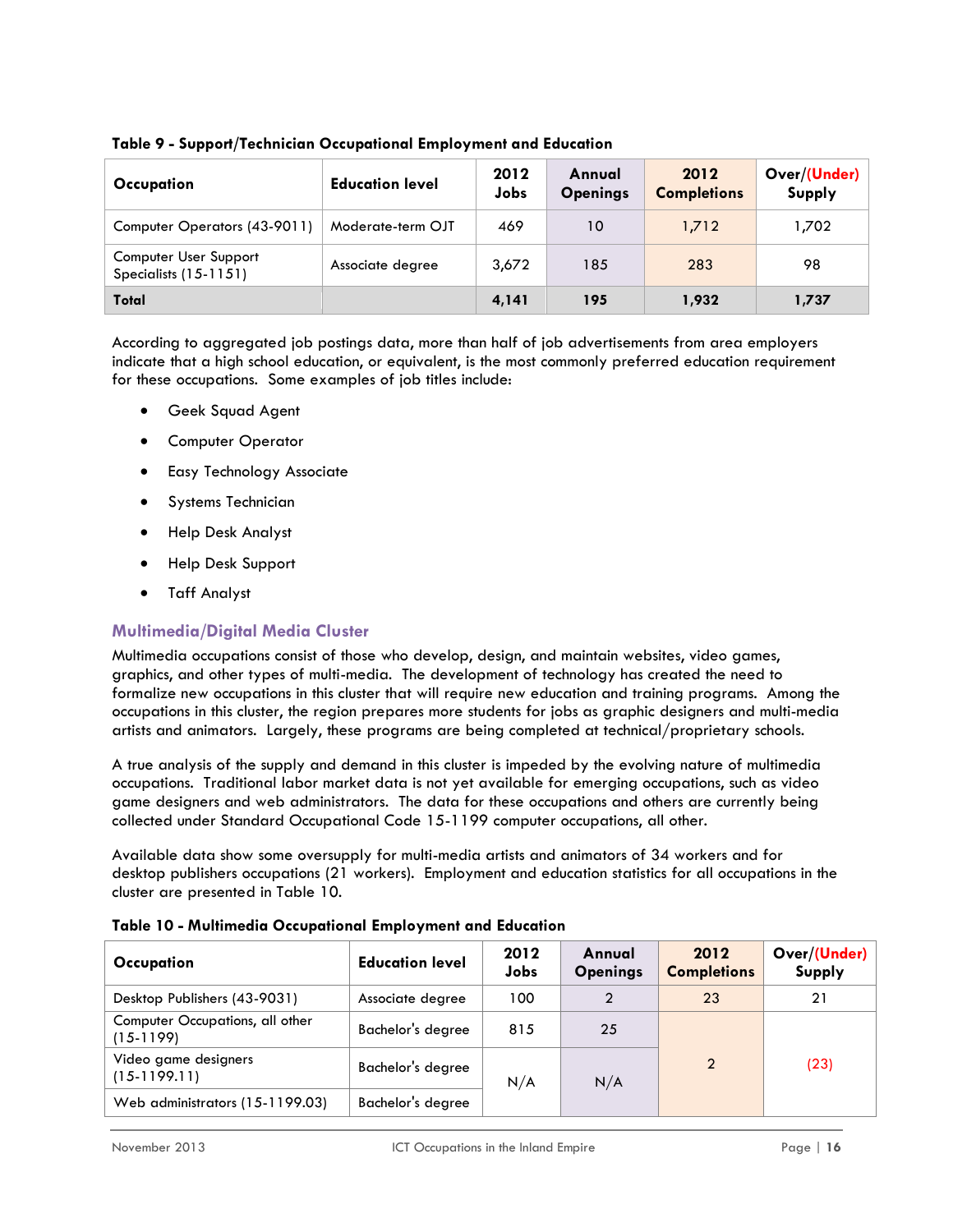| Occupation                                       | <b>Education level</b> | 2012<br>Jobs | Annual<br><b>Openings</b> | 2012<br><b>Completions</b> | Over/(Under)<br>Supply |
|--------------------------------------------------|------------------------|--------------|---------------------------|----------------------------|------------------------|
| Web Developers (15-1134)                         | Bachelor's degree      | 824          | 37                        | 10                         | (27)                   |
| Multi-media artists and animators<br>$(27-1014)$ | Bachelor's degree      | 427          | 15                        | 49                         | 34                     |
| Graphic Designers (27-1024)                      | Bachelor's degree      | 2,299        | 76                        | 80                         |                        |
| Total                                            |                        | 4,465        | 155                       | 164                        |                        |

Employers in the Inland Empire posted **197** advertisements for web developer jobs in 2012. Among them, Environmental Systems Research Institute (ESRI), California Baptist University, and CGI Group had the most job openings. Certifications required for web developer positions, according to online job descriptions, were Security +, Network+, various Microsoft certifications, Certified Customer Service Specialist (CSS), and Casino Gaming License.

## **Software & Database Specialists Cluster**

Software and database specialists work as developers of software or applications, provide security support services, database support services, and develop programming for computers. As a group, these occupations accounted for 5,724 jobs in 2012. Regional employers are projected to have 275 job openings (new and replacement jobs) for these workers annually, while regional education institutions only graduate about 50 students in relevant programs. This creates the training gap (undersupply) for these professionals in the regional labor market.

According to the Bureau of Labor Statistics, all occupations in this cluster require a Bachelor's degree to be eligible for employment. However, industry employers claim that practical knowledge and applicable skills are often more valuable than the 4-year degree.

The largest need in the region is for programs that prepare students for jobs as computer programmers, and software developers (both applications and systems software). In 2012, community colleges awarded 36 certificates in computer programming. The largest need within this cluster is for training and education to prepare software developers, with an apparent undersupply of 172 workers (see Table 11 for details).

| Occupation                                         | <b>Education level</b> | 2012<br>Jobs | Annual<br><b>Openings</b> | 2012<br><b>Completions</b> | Over/(Under)<br>Supply |  |
|----------------------------------------------------|------------------------|--------------|---------------------------|----------------------------|------------------------|--|
| Database administrators (15-1141)                  | Bachelor's degree      | 599          | 32                        | 5                          | (27)                   |  |
| Computer Programmers<br>$(15-1131)$                | Bachelor's degree      | 1,405        | 56                        | 36                         | (20)                   |  |
| Software developers, applications<br>$(15-1132)$   | Bachelor's degree      | 1,345        | 74                        | $\overline{4}$             | (172)                  |  |
| Software developers, systems<br>software (15-1133) | Bachelor's degree      | 2,209        | 102                       |                            |                        |  |
| Information security analysts<br>$(15-1122)$       | Bachelor's degree      | 166          | 11                        | 7                          | (4)                    |  |
| Total                                              |                        | 5,724        | 275                       | 52                         | (223)                  |  |

|  |  |  | Table 11 - Software & Database Specialists Occupational Employment and Education |
|--|--|--|----------------------------------------------------------------------------------|
|--|--|--|----------------------------------------------------------------------------------|

There were **1,592** job advertisements posted online for this cluster of occupations in 2012. The most postings were for software developers, applications (903) followed by computer programmers (302), database administrators (212), information security analysts (110), and software developers, systems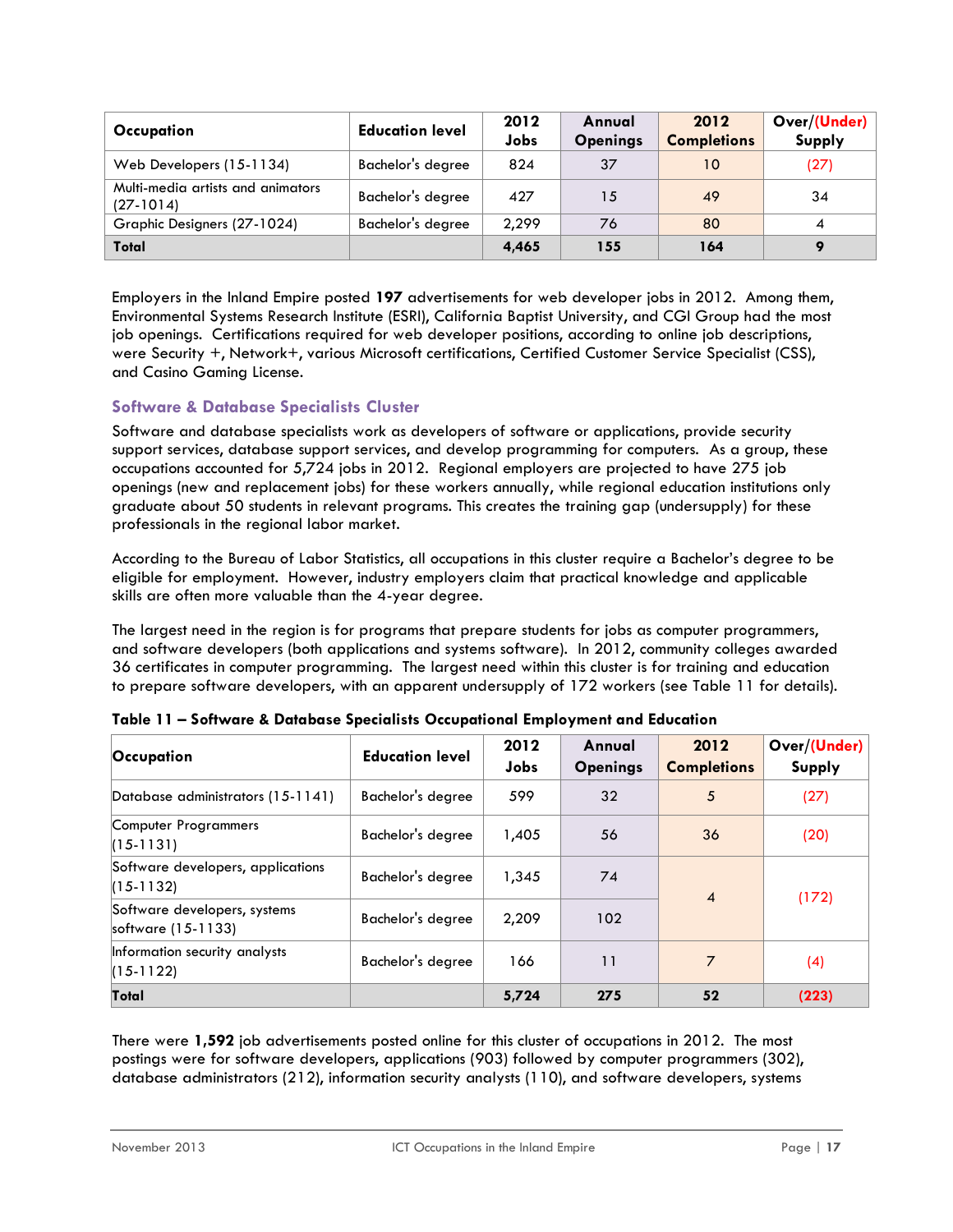software (65). It should be noted that job postings for software developers, systems software mostly required a high school diploma, not a bachelor's degree, for employment – 68% of job ads.

There is a significant discrepancy between the estimated annual openings for occupational jobs and employer job postings. Job advertisements in 2012 outnumbered traditional labor market job openings by more than 1,000, reflecting either an unmet demand due to an unqualified workforce or employer need being underestimated.

#### **Network & Hardware Specialists Cluster**

The cluster of network, hardware & systems specialists is comprised mainly of occupations that require a Bachelor's degree for employment. In the region, there are two bachelor's degree level programs with the focus on computer Infrastructure and Support and Computer Information Systems. These programs prepare students for jobs as computer network architects and computer and information systems managers.

Industry experts observed at the Inland Empire ICT Skills Panel that a four-year education provides students with sufficient theory in this field but the graduates are lacking training in applied skills. Applied skills and soft skills are what are most needed to make a candidate attractive to employers, according to experts.

Overall, this group of occupations displays a potential oversupply of 161 trained workers. The largest oversupply is for network and computer systems administrators followed by computer network support specialists. The largest undersupply is for qualified computer systems analysts. Table 12 provides complete occupational employment and education data for this cluster of occupations.

| Occupation                                                      | 2012<br><b>Education level</b> |       | Annual          | 2012               | Over/(Under) |
|-----------------------------------------------------------------|--------------------------------|-------|-----------------|--------------------|--------------|
|                                                                 |                                | Jobs  | <b>Openings</b> | <b>Completions</b> | Supply       |
| Computer Network Architects<br>$(15-1143)$                      | Bachelor's degree              | 565   | 25              | 75                 | 50           |
| Computer and information system<br>$\lfloor$ managers (11-3021) | Bachelor's degree              | 1,256 | 52              | 121                | 69           |
| Network and computer system<br>$\alpha$ dministrators (15-1142) | Bachelor's degree              | 1,718 | 88              | 162                | 74           |
| Computer system analysts (15-1121)                              | Bachelor's degree              | 1,831 | 87              |                    | (87)         |
| Computer network support specialists<br>$(15-1152)$             | Associate degree               | 844   | 45              | 113                | 68           |
| Computer Hardware Engineers<br>$(17-2061)$                      | Bachelor's degree              | 276   | 13              |                    | (13)         |
| Total                                                           |                                | 6,490 | 310             | 471                | 161          |

**Table 12 - Network, Hardware & Systems Specialists**

In 2012, employers in the Inland Empire advertised more than **1,114** jobs for the occupations in this cluster. The largest demand was for computer systems analysts (557 advertisements) and network and computer systems administrators (364 advertisements). In this cluster, employer job ads again significantly exceed job openings for occupations.

## **Telecommunications Cluster**

Telecommunications incorporate occupations that operate or install telecommunications or communications equipment. Some examples of telecommunications include radio and television broadcasting, cable and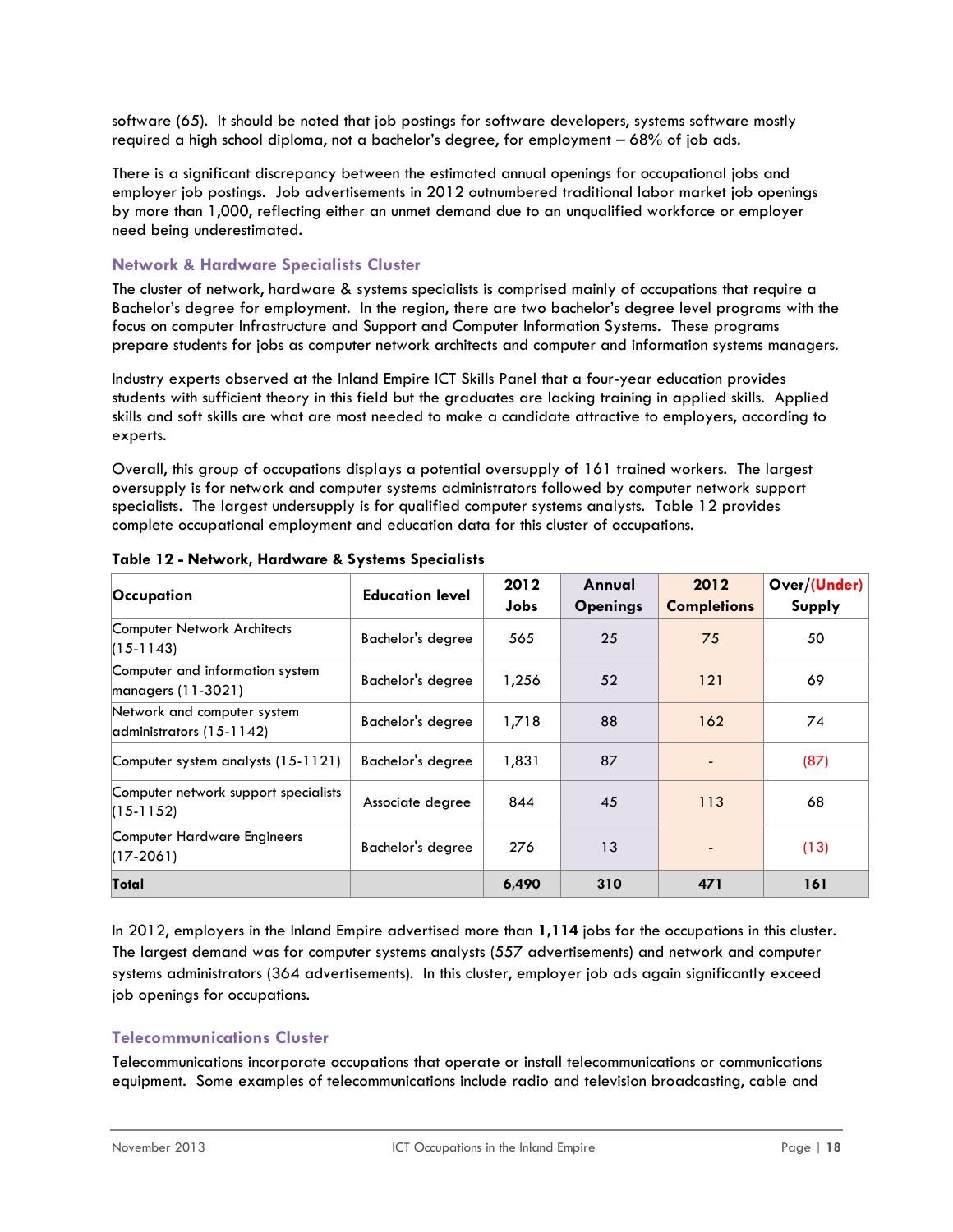satellite, mobile and wired telephones, and the internet. The majority of these occupations require minimal to no formal education.

In some areas, ROPs can provide sufficient training for students to enter positions that only require some level of on-the-job training. However, there are no applicable ROP programs related to the Telecommunications cluster of occupations. In fact, the region only counts one Associate degree completion in a related program for the 2011-12 academic year.

A comparison of job openings to program completions displays an apparent undersupply of a qualified workforce for this cluster but since the majority of these occupations only require on-the-job training, the actual undersupply is relatively small. Table 13 provides complete occupational employment and education detail.

| Occupation                                                                                           | Education level                    | 2012<br><b>Jobs</b> | Annual<br><b>Openings</b> | 2012<br><b>Completions</b> | Over/(Under)<br>Supply |
|------------------------------------------------------------------------------------------------------|------------------------------------|---------------------|---------------------------|----------------------------|------------------------|
| Switchboard Operators, Including<br>Answering Services (43-2011)                                     | Short-term on-the-<br>job training | 1,280               |                           |                            | (1)                    |
| Telephone Operators (43-2021)                                                                        | Short-term on-the-<br>job training | 198                 | 6                         |                            | (6)                    |
| Communications Equipment<br>Operators, All Other (43-2099)                                           | Short-term on-the-<br>job training | 28                  | 1                         |                            | (1)                    |
| <b>Telecommunications Line Installers</b><br>and Repairers (49-9052)                                 | Long-term OJT                      | 1,873               | 33                        |                            | (33)                   |
| Computer, Automated Teller, and<br>Office Machine Repairers (49-2011)                                | Postsecondary<br>certificate       | 1,351               | 80                        |                            | (80)                   |
| <b>Telecommunications Equipment</b><br>Installers and Repairers, Except Line<br>Installers (49-2022) | Postsecondary<br>certificate       | 1,502               | 40                        |                            | (39)                   |
| Telecommunications Engineering<br>specialists (15-1143.01)                                           | Bachelor's degree                  | N/A                 | N/A                       |                            |                        |
| Total                                                                                                |                                    | 6,232               | 161                       |                            | (160)                  |

**Table 13 - Telecommunications Occupational Employment and Education**

Employers who hire for telecommunications occupations placed ads for **358** jobs in 2012. Computer, automated teller, and office machine repairers were the most in demand occupation (179 job postings) followed by telecommunications equipment installers and repairers, except line installers (62 postings). Some of the skills desired by employers, as outlined in job advertisements, include repair, PC support, printers, technical support, computer hardware/hardware knowledge, help desk support, hardware and software installation, and network hardware/software maintenance.

## **Other Specialized IT**

The cluster of Specialized IT occupations contains occupations that have a specific application of their IT skills and knowledge. In this cluster, labor market information is not available for two of the three occupations however the region does offer educational programs for training in both Geographic Information Systems and Health Information Technology. Education completions and the limited available labor market data is provided in Table 14.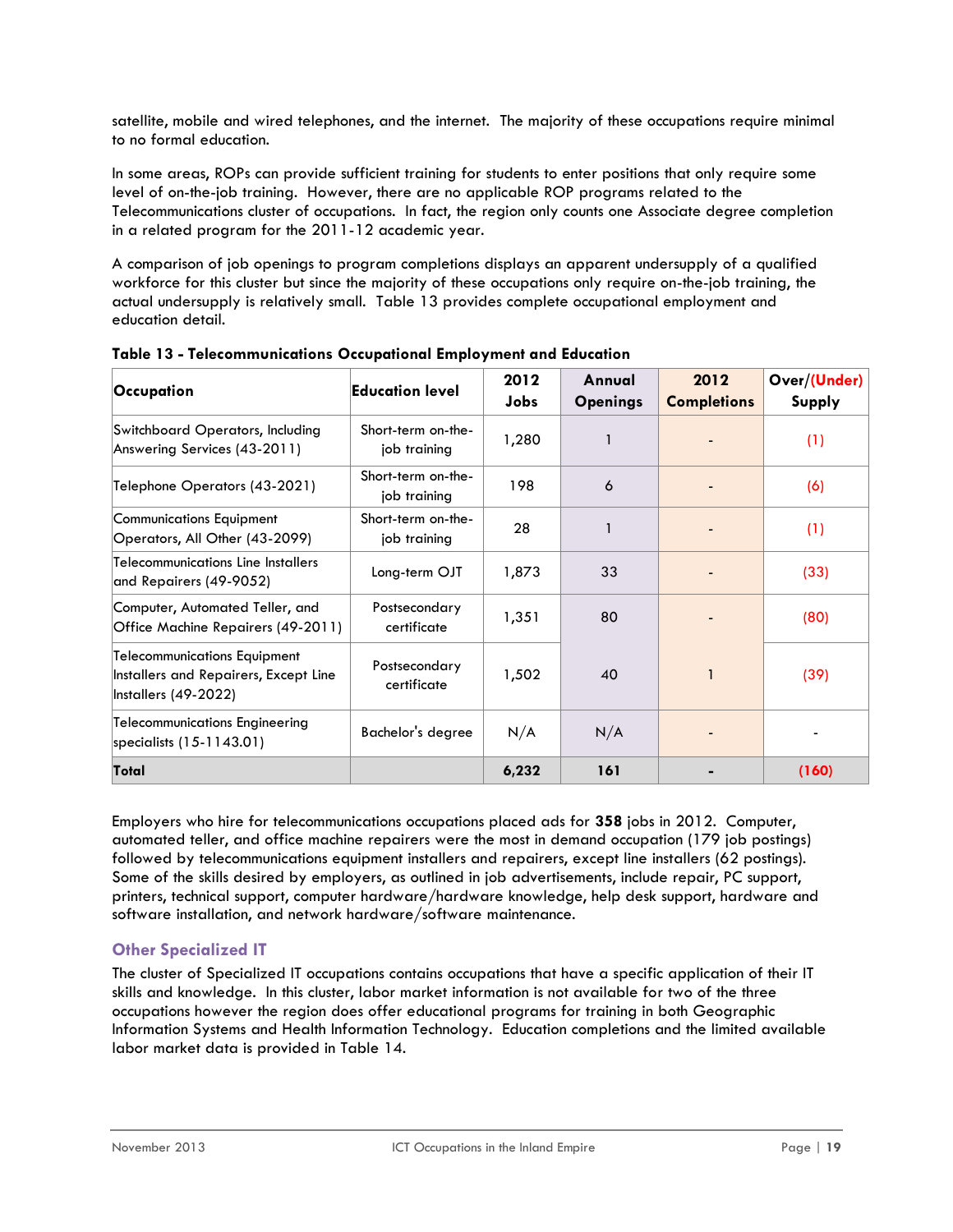| <b>Occupation</b>                                           | <b>Education level</b> | 2012<br>Jobs | Annual<br><b>Openings</b> | 2012<br><b>Completions</b> | Over/(Under)<br>Supply |
|-------------------------------------------------------------|------------------------|--------------|---------------------------|----------------------------|------------------------|
| Geographic information systems<br> technician (15-1199.05)  | Bachelor's degree      | N/A          | N/A                       | 12                         | N/A                    |
| Informatics Nurse Specialists<br>$(15-1121.01)$             | Bachelor's degree      | N/A          | N/A                       | 27                         | N/A                    |
| Computer and information research<br>scientists $(15-1111)$ | Doctoral degree        | 114          | $\overline{\mathcal{A}}$  | 13                         | o                      |
| Total                                                       |                        | 114          | $\boldsymbol{4}$          | 52                         | 21                     |

**Table 14 - Other Specialized IT Occupational Employment and Education**

In place of unavailable labor market data for emerging occupations, online job advertisements from employers demonstrate demand. In the region, there were 27 openings for Computer and information research scientists, 8 job postings for Geographic Information Systems (GIS) Analysts, and 7 openings for Clinical Informatics Specialists (Informatics Nurse Specialists) in 2012.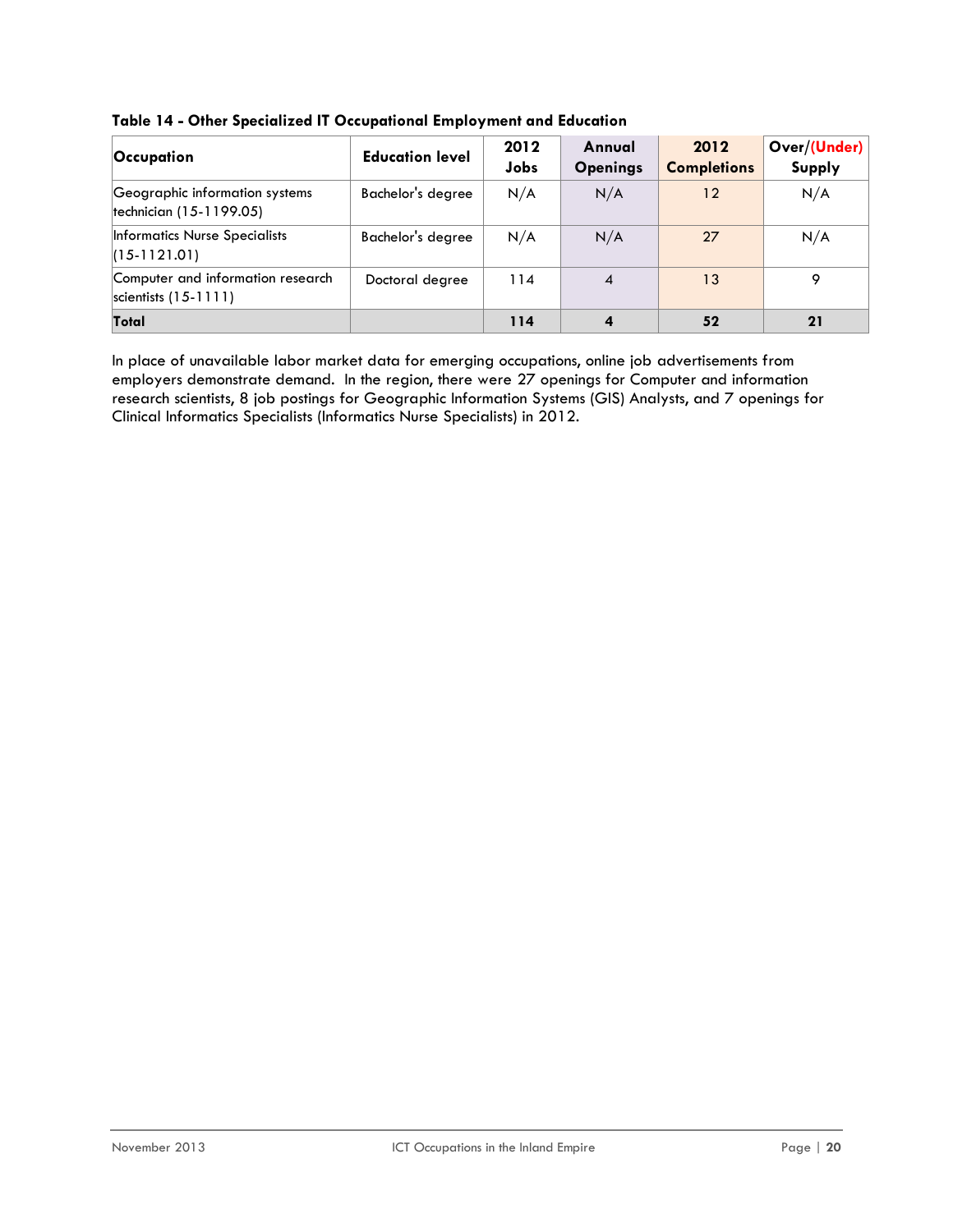## <span id="page-20-0"></span>**Conclusions & Recommendations**

Information and Communications Technology is an important sector for economic growth and provides good paying employment opportunities for students at varying levels of training and education. The sector is unique in that it combines various technologies, with ICT being an umbrella term that includes several sub terms. The multi-faceted nature of this sector makes it challenging to fully capture all industries and occupations that it is comprised of. However, previous work by the Mid Pacific Information and Communications Technology (MPICT) center has provided a solid foundation for this work.

Using previously established industries and occupations, this study sought to provide the landscape for ICT in the Inland Empire. Following are some of the key findings and recommendations for education institutions in the region.

Key findings include:

- In the region, the 30 identified industries accounted for 17,659 jobs in 2012 and are expected to have 8% job growth over the next three years. In 2012, the average annual wages paid to industry employees were \$66,950.
- Occupations that have been identified as being primarily ICT focused accounted for 27,166 jobs in 2012 in the Inland Empire. Employment for these 25 occupations will increase by 6% by the year 2015. Job openings, new plus replacement jobs, will sum 3,369 over the same time period.
- In comparison to all occupations in the Inland Empire, those that have a primary ICT focus pay considerably higher average hourly wages.
- The majority of programs that train for employment in ICT related jobs are offered either through ROP or community colleges.
- Industry experts revealed that for most occupations, a two-year education provides sufficient skills and practical knowledge of desired qualifications.
- The matching of available training and education programs to labor market demand is made difficult by the evolving nature of the industry and the inconsistency in program structure. However, based on the data available it appears there is a high demand in the regional labor market for software developers, web developers, and computer systems analysts. Area education institutions are lacking sufficient completions in programs that prepare for these positions. In other areas where oversupply is demonstrated, employer job postings reflect a larger need thus requiring a closer look at seeming market saturation.

Based on research finding and the skill panel discussion, education institutions are recommended to:

- Introduce digital literacy skills in courses across disciplines. Increasingly, students entering the workforce are going to be expected to have some basic understanding of technological applications
- Integrate practical soft skills training into existing courses. Overwhelmingly, industry experts expressed the lack of "real world" skills in students who are seeking employment in their companies.
- Connect with local industry representatives to establish opportunities for internships as on-the-job experience is highly sought after in the labor market for ICT.
- Standardize program offerings across community colleges in the region. A more cohesive offering of programs will not only provide students with better information to make informed decisions but can also help determine where training gaps exist.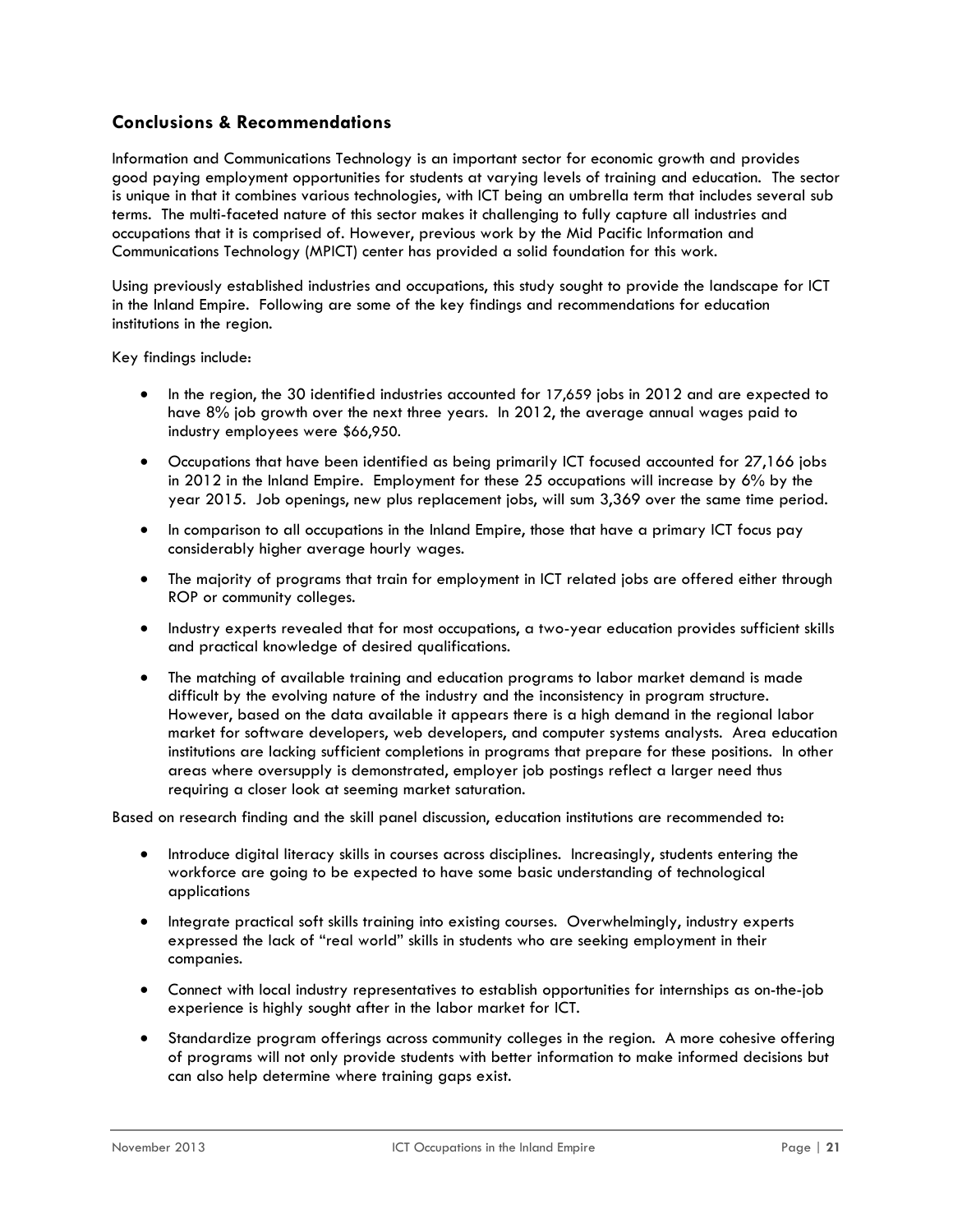Create articulation agreements between ROP, community college, and four-year institutions. Regional educators stressed a strong desire to have these agreements in place.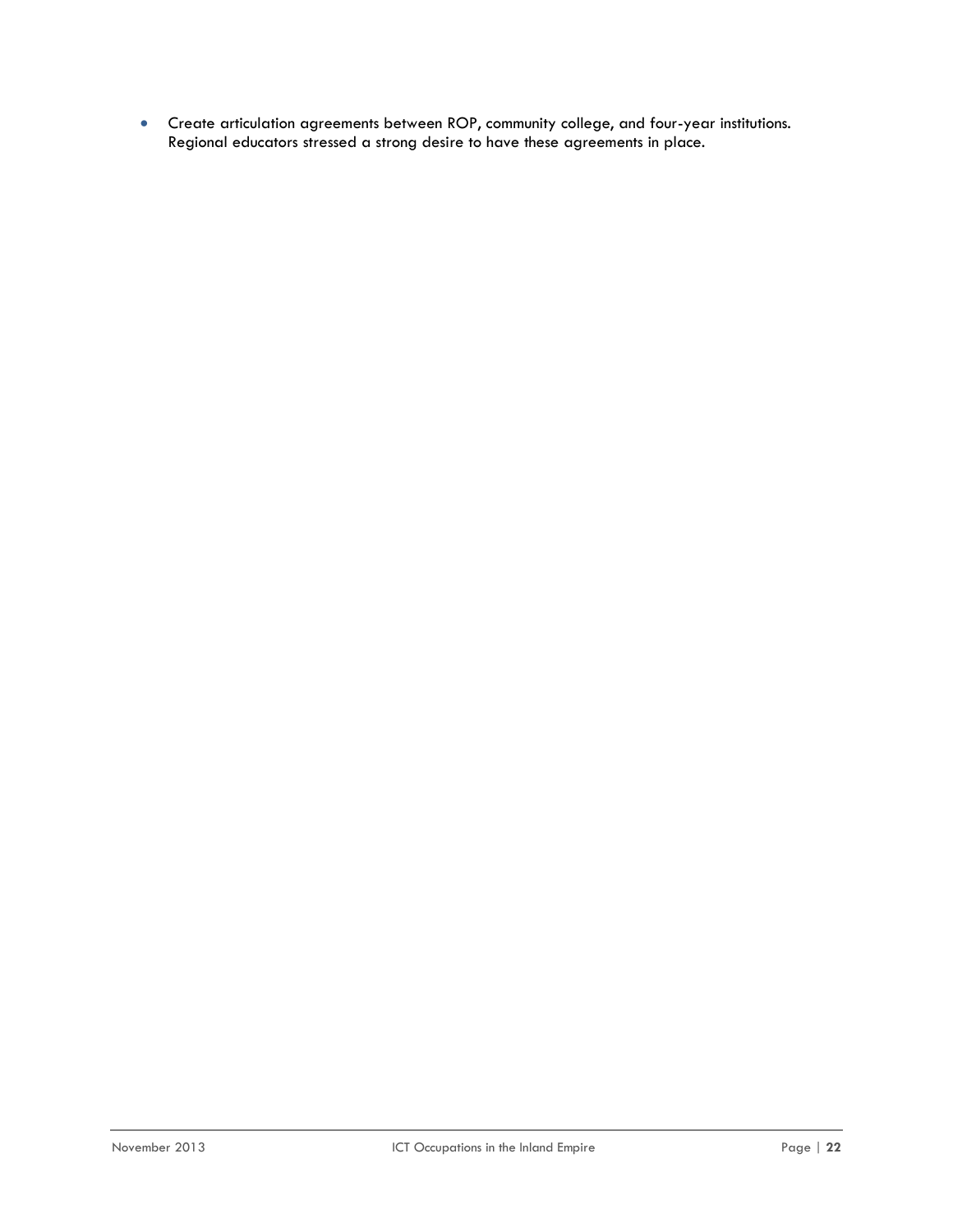## <span id="page-22-0"></span>**References**

California Community Colleges' Centers of Excellence and Path2Careers. *Jobs of the Future: Crime Analysis to Pre-Crime Analysts*.

Gartner. *Gartner Says Big Data Creates Big Jobs: 4.4 Million IT Jobs Globally to Support Big Data by 2015*. Accessed on 07/11/13 at<http://www.gartner.com/newsroom/id/2207915>.

Huffington Post. *Techie's Dilemma: Silicon Valley vs. New York*. 02/22/13. Accessed on 07/15/13 at [http://www.huffingtonpost.com/ben-cole/new-york-startups\\_b\\_2681804.html](http://www.huffingtonpost.com/ben-cole/new-york-startups_b_2681804.html)

Industrial Technology Research Institute. *Global ICT Trends Emerging in 2013*. Accessed on 07/15/13 at [http://www.itri.org.tw/eng/econtent/news/news02\\_01.aspx?sid=13](http://www.itri.org.tw/eng/econtent/news/news02_01.aspx?sid=13)

Information Week. *Data Scientist Shortage: Split Role in Half*. December 12, 2012. Accessed on 07/11/13 at [http://www.informationweek.com/big-data/news/big-data-analytics/data-scientist-shortage-split-role](http://www.informationweek.com/big-data/news/big-data-analytics/data-scientist-shortage-split-role-in-h/240144215)[in-h/240144215](http://www.informationweek.com/big-data/news/big-data-analytics/data-scientist-shortage-split-role-in-h/240144215)

KPMG. *Mobilizing Innovation: The changing landscape of disruptive technologies*. Accessed on 07/15/13 at http://www.kpmg.com/Global/en/IssuesAndInsights/ArticlesPublications/technology-innovationsurvey/Documents/mobilizing-innovation-august-2012.pdf

Manufacturing Business Technology. *Here, There, Everywhere: Rugged Computers Enable True Workforce Mobility*. Accessed on 07/15/13 at [http://www.mbtmag.com/articles/2013/04/here-there-everywhere](http://www.mbtmag.com/articles/2013/04/here-there-everywhere-rugged-computers-enable-true-workforce-mobility)[rugged-computers-enable-true-workforce-mobility](http://www.mbtmag.com/articles/2013/04/here-there-everywhere-rugged-computers-enable-true-workforce-mobility)

NetSuiteBlog. *Five Trends That Will Dominate Software Spending in 2013*. Accessed on 07/16/13 at [http://www.netsuiteblogs.com/blog/2013/07/five-trends-that-will-dominate-software-spending-in-](http://www.netsuiteblogs.com/blog/2013/07/five-trends-that-will-dominate-software-spending-in-2013.html)[2013.html](http://www.netsuiteblogs.com/blog/2013/07/five-trends-that-will-dominate-software-spending-in-2013.html).

Telecomindiaonline.com. Telecom Viewpoint: The hottest ICT trends in 2013. Accessed on 07/11/13 at http://www.telecomindiaonline.com/the-hottest-ict-trends-in [2013.html?goback=%2Egde\\_63456\\_member\\_195846896](http://www.telecomindiaonline.com/the-hottest-ict-trends-in%202013.html?goback=%2Egde_63456_member_195846896).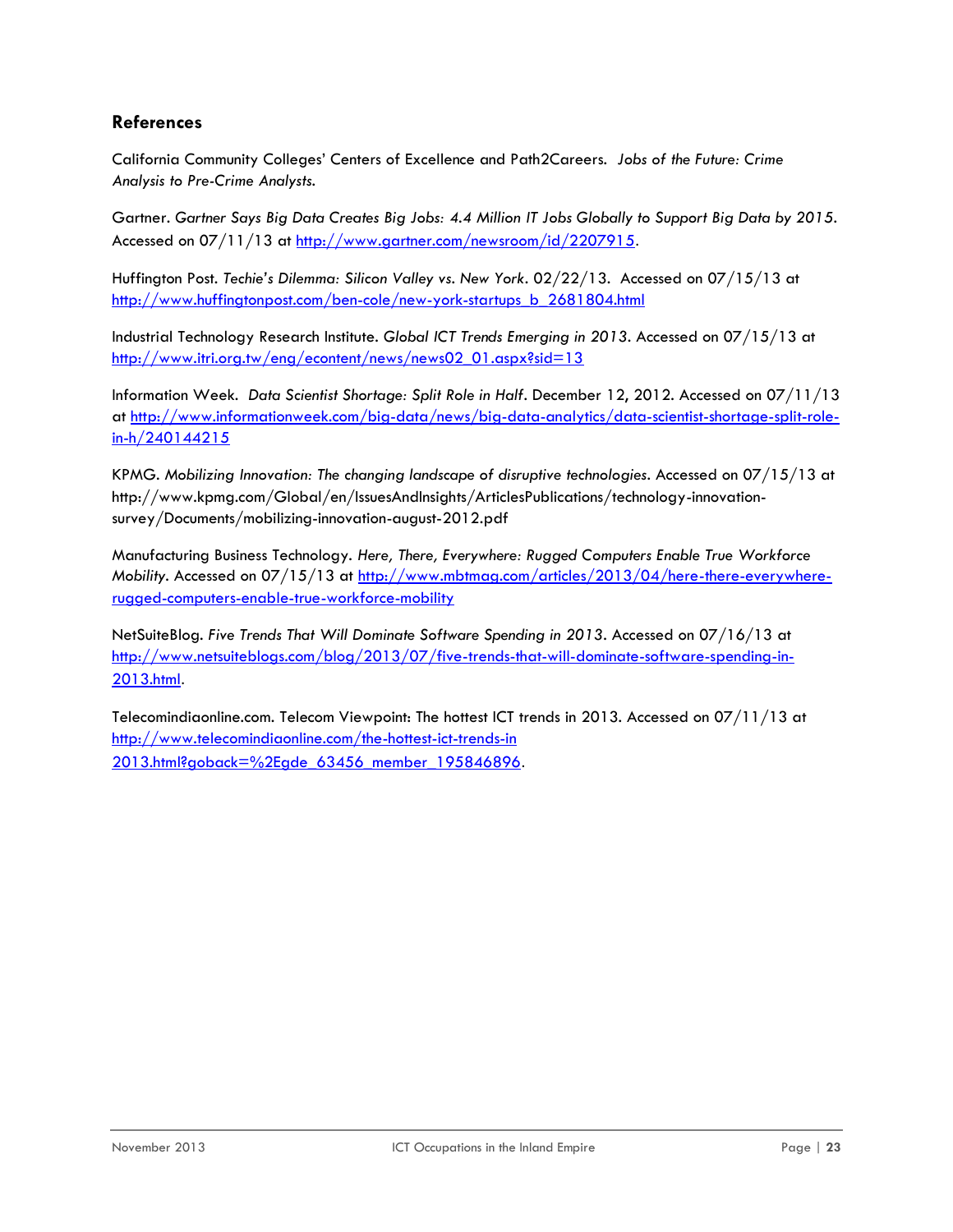## <span id="page-23-0"></span>**Appendix A – How to use this report**

This report is designed to provide current labor market information to:

- Understand the factors impacting information and communications technology occupations and their effect on the workforce in the Inland Empire, and;
- Provide information on information and communications technology education and training programs in the region

The information in this report has been validated by industry professionals and community colleges and includes a listing of programs being offered by colleges to address workforce needs. In some instances, the labor market information and industry validation will suggest that colleges might not want to begin or add programs, thereby avoiding needless replication and low enrollments.

The Centers of Excellence (COE), in partnership with business and industry, deliver regional workforce research customized for community college decision making and resource development. This information has proven valuable to colleges in beginning, revising, or updating economic development and Career Technical Education (CTE) programs, strengthening grant applications, assisting in the accreditation process, and in supporting strategic planning efforts.

More information about the Centers of Excellence is available at **[www.coeccc.net](http://www.coeccc.net/)**.

#### **Important Disclaimer**

All representations included in this report have been produced from primary research and/or secondary review of publicly and/or privately available data and/or research reports. Efforts have been made to qualify and validate the accuracy of the data and the reported findings; however, neither the Centers of Excellence, COE host District, nor California Community Colleges Chancellor's Office are responsible for applications or decisions made by recipient community colleges or their representatives based upon components or recommendations contained in this study.

#### **Explanation of Data Sources**

#### **Industry Data**

In order to capture a complete picture of industry employment, EMSI basically combines covered employment data from Quarterly Census of Employment and Wages (QCEW) produced by the Department of Labor with total employment data in Regional Economic Information System (REIS) published by the Bureau of Economic Analysis (BEA), augmented with County Business Patterns (CBP) and Nonemployer Statistics (NES) published by the U.S. Census Bureau. Projections are based on the latest available EMSI industry data, 15-year past local trends in each industry, growth rates in statewide and (where available) sub-state area industry projections published by individual state agencies, and (in part) growth rates in national projections from the Bureau of Labor Statistics.

#### **Occupation Data**

Organizing regional employment information by occupation provides a workforce-oriented view of the regional economy. EMSI's occupation data are based on EMSI's industry data and regional staffing patterns taken from the Occupational Employment Statistics program (U.S. Bureau of Labor Statistics). Wage information is partially derived from the American Community Survey.

#### **Real Time Labor Market Data**

Burning Glass Labor Insight data services provides data collected from numerous online job posting websites, job boards, and employer boards to present real-time information on job postings by region. Data collected and presented here may not be free of duplicate job postings and is not a proven source for estimating total employment, projecting demand, or education and training preferences.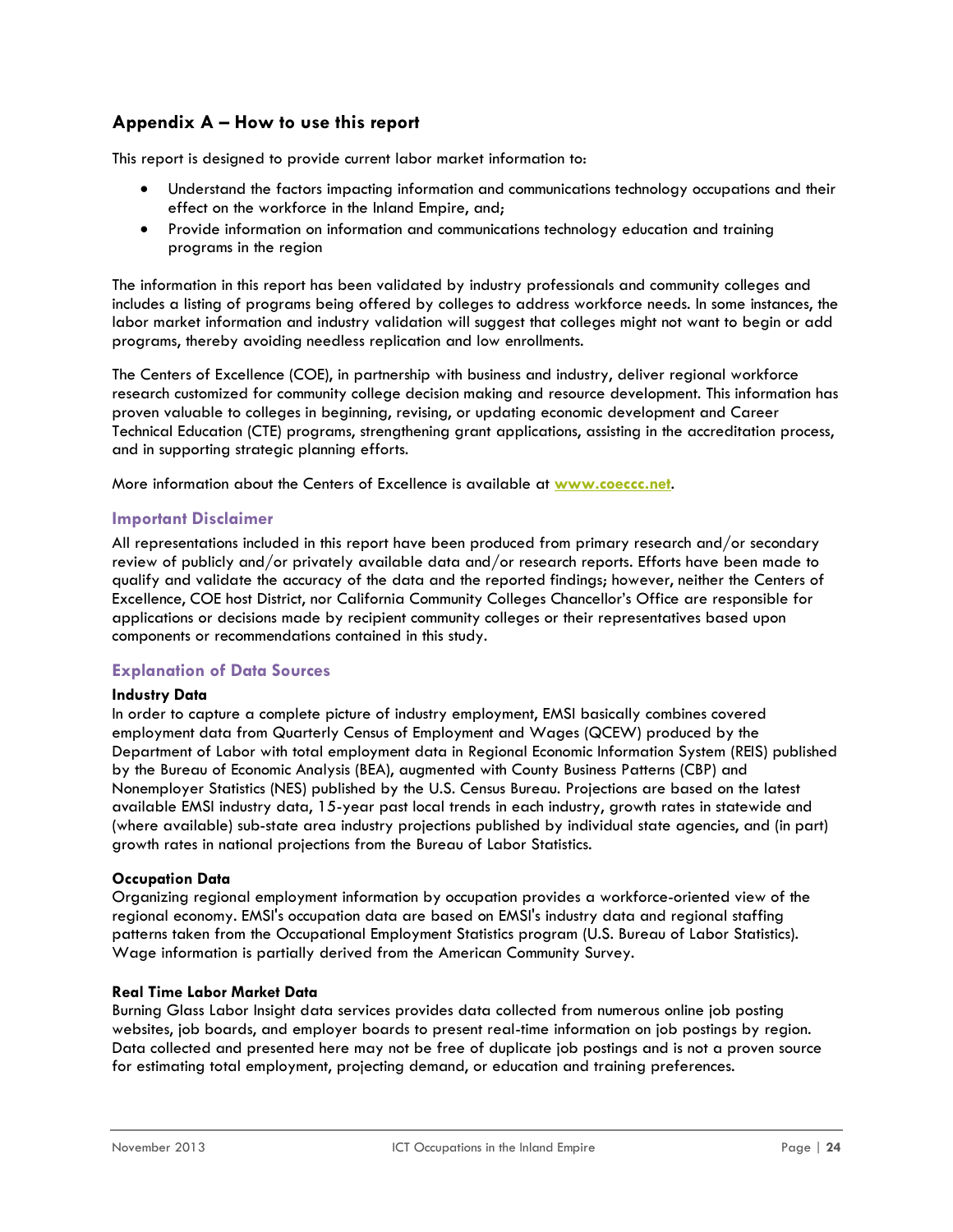#### **Education Program Data**

Community college education programs were extracted from the California Community Colleges Chancellor's Office Inventory of Approved Programs. This inventory lists credit degrees and certificates offered by California community colleges which are approved by the Chancellors office. California Community Colleges approved programs are identified by the Taxonomy of Programs (TOP), a system of nomenclature for designating programs in the California Community Colleges system. The complete TOP manual can be viewed on the Chancellor's office website at [http://www.cccco.edu/Portals/4/TopTax6\\_rev0909.pdf](http://www.cccco.edu/Portals/4/TopTax6_rev0909.pdf)

Program and completion data for 4 year education institutions and technical/proprietary institutions was compiled using the Integrated Postsecondary Education Data System (IPEDS). IPEDS gathers information from every college, university, and technical and vocational institution that participates in the federal student financial aid programs. The Higher Education Act of 1965, as amended, requires that institutions that participate in federal student aid programs report data on enrollments, program completions, graduation rates, faculty and staff, finances, institutional prices, and student financial aid.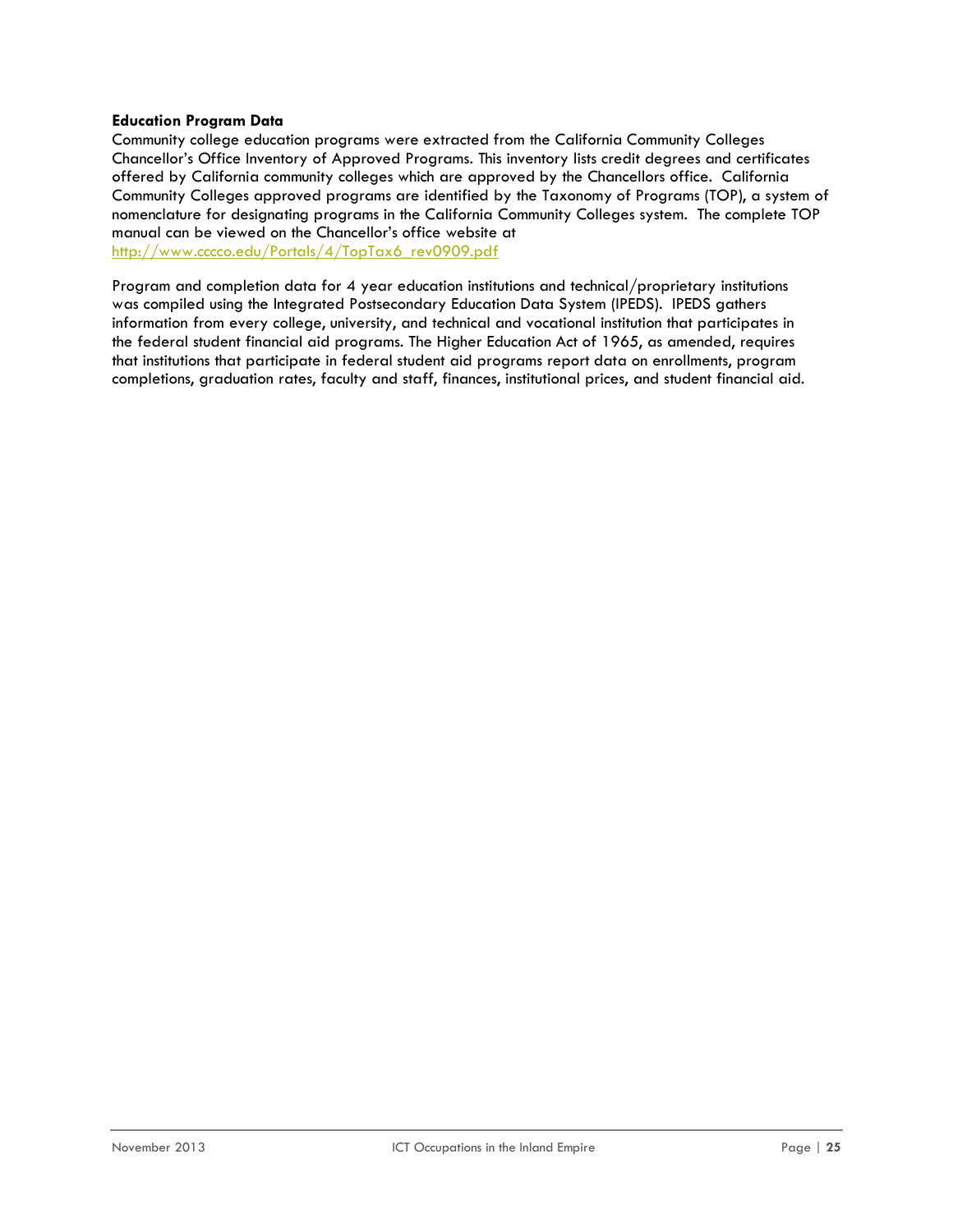| <b>SOC</b>  | <b>Description</b>                                                                      | 2012<br>Jobs | 2015<br>Jobs | Change       | %<br>Change | 3-year<br>openings | 2013<br>Annual<br><b>Openings</b> | Avg.<br><b>Hourly</b><br><b>Earnings</b> |
|-------------|-----------------------------------------------------------------------------------------|--------------|--------------|--------------|-------------|--------------------|-----------------------------------|------------------------------------------|
| 11-3021     | <b>Computer and Information Systems Managers</b>                                        | 1,256        | 1,363        | 107          | 9%          | 156                | 52                                | \$53.09                                  |
| $15 - 1111$ | <b>Computer and Information Research Scientists</b>                                     | 114          | 119          | 5            | 4%          | $\overline{12}$    | 4                                 | \$41.18                                  |
| $15 - 1121$ | <b>Computer Systems Analysts</b>                                                        | 1,831        | 2,012        | 181          | 10%         | 261                | 87                                | \$34.13                                  |
| 15-1122     | <b>Information Security Analysts</b>                                                    | 166          | 194          | 28           | 17%         | 33                 | $\mathbf{1}$                      | \$39.80                                  |
| 15-1131     | <b>Computer Programmers</b>                                                             | 1,405        | 1,487        | 82           | $6\%$       | 168                | 56                                | \$31.63                                  |
| 15-1132     | <b>Software Developers, Applications</b>                                                | 1,345        | 1,553        | 208          | 15%         | 222                | 74                                | \$41.85                                  |
| 15-1133     | Software Developers, Systems Software                                                   | 2,209        | 2,439        | 230          | 10%         | 306                | 102                               | \$55.13                                  |
| 15-1134     | <b>Web Developers</b>                                                                   | 824          | 903          | 79           | 10%         | 111                | 37                                | \$21.58                                  |
| $15 - 1141$ | <b>Database Administrators</b>                                                          | 599          | 665          | 66           | 11%         | 96                 | 32                                | \$35.60                                  |
| 15-1142     | <b>Network and Computer Systems</b><br><b>Administrators</b>                            | 1,718        | 1,890        | 172          | 10%         | 264                | 88                                | \$42.35                                  |
| 15-1143     | <b>Computer Network Architects</b>                                                      | 565          | 610          | 45           | $8\%$       | 75                 | 25                                | \$41.36                                  |
| $15 - 1151$ | <b>Computer User Support Specialists</b>                                                | 3,672        | 3,913        | 241          | 7%          | 555                | 185                               | \$22.89                                  |
| 15-1152     | <b>Computer Network Support Specialists</b>                                             | 844          | 907          | 63           | $7\%$       | 135                | 45                                | \$28.50                                  |
| 15-1199     | <b>Computer Occupations, All Other</b>                                                  | 815          | 838          | 23           | $3\%$       | 75                 | 25                                | \$33.29                                  |
| $17 - 2061$ | <b>Computer Hardware Engineers</b>                                                      | 276          | 289          | 13           | $5\%$       | 39                 | 13                                | \$41.82                                  |
| 27-1014     | <b>Multimedia Artists and Animators</b>                                                 | 427          | 456          | 29           | 7%          | 45                 | 15                                | \$13.27                                  |
| 27-1024     | <b>Graphic Designers</b>                                                                | 2,299        | 2,337        | 38           | $2\%$       | 228                | 76                                | \$19.30                                  |
| 43-2011     | <b>Switchboard Operators, Including Answering</b><br>Service                            | 1,280        | 1,213        | (67)         | (5%)        | 72                 | 24                                | \$12.51                                  |
| 43-2021     | <b>Telephone Operators</b>                                                              | 198          | 181          | (17)         | (9%)        | 18                 | 6                                 | \$16.40                                  |
| 43-2099     | <b>Communications Equipment Operators, All</b><br><b>Other</b>                          | 28           | 28           | 0            | $0\%$       | 3                  | 1                                 | \$21.86                                  |
| 43-9011     | <b>Computer Operators</b>                                                               | 469          | 480          | $\mathbf{1}$ | $2\%$       | 30                 | 10                                | \$20.83                                  |
| 43-9031     | <b>Desktop Publishers</b>                                                               | 100          | 94           | (6)          | (6%)        | 6                  | $\mathbf{2}$                      | \$21.89                                  |
| 49-2011     | Computer, Automated Teller, and Office<br><b>Machine Repairers</b>                      | 1,351        | 1,475        | 124          | 9%          | 240                | 80                                | \$16.14                                  |
| 49-2022     | <b>Telecommunications Equipment Installers and</b><br>Repairers, Except Line Installers | 1,502        | 1,485        | (17)         | $(1\%)$     | 120                | 40                                | \$24.50                                  |
| 49-9052     | <b>Telecommunications Line Installers and</b><br><b>Repairers</b>                       | 1,873        | 1,763        | (110)        | $(6\%)$     | 99                 | 33                                | \$28.00                                  |
|             | <b>Total</b>                                                                            | 27,166       | 28,694       | 1,528        | 6%          |                    | 1,123                             | \$30.36                                  |

## <span id="page-25-0"></span>**Appendix B – Labor Market Data for All ICT Occupations (by SOC code)**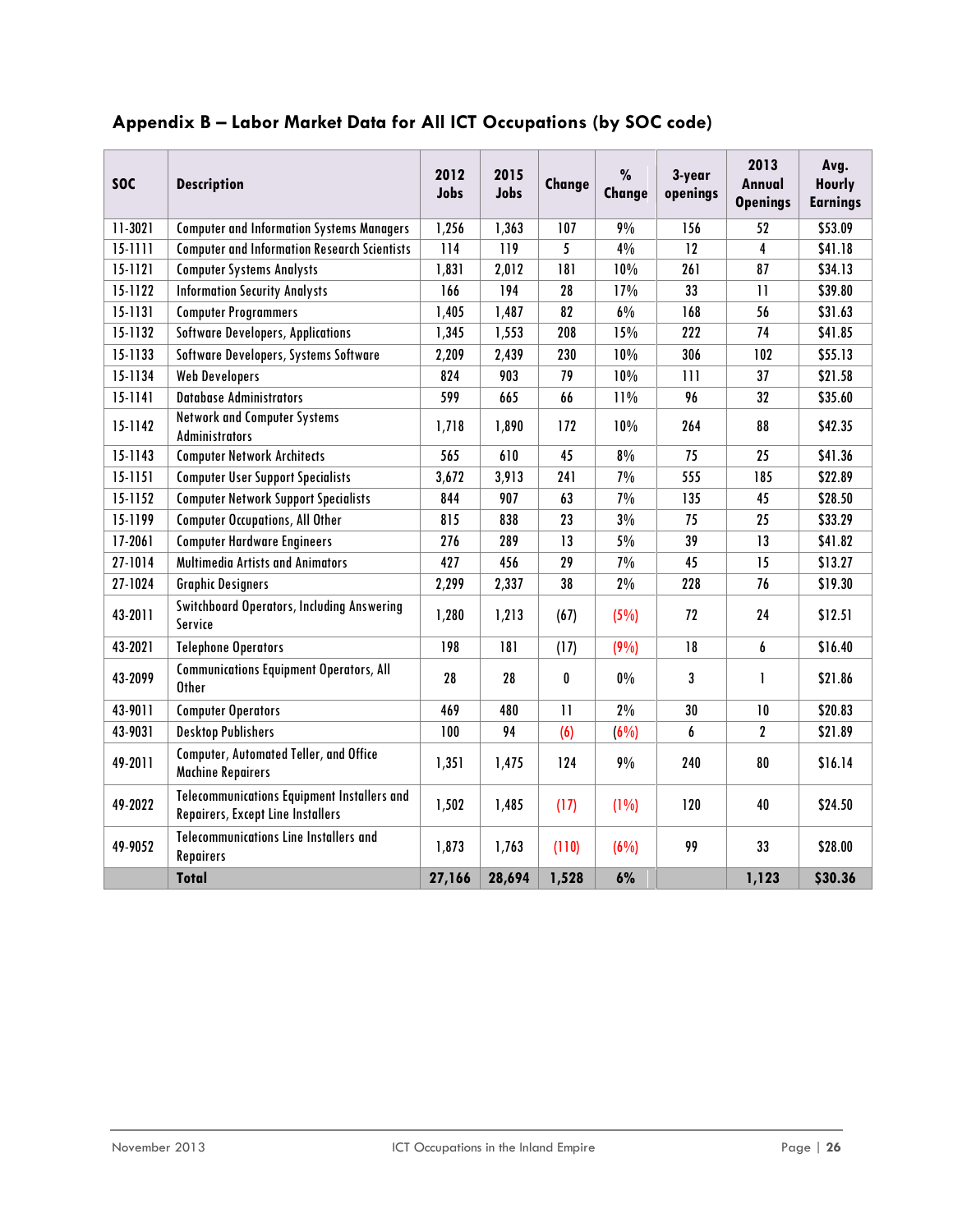## <span id="page-26-0"></span>**Appendix C – Occupation and Program Completions by Cluster**

Statistics provided in the following tables include the following:

**2012 Completions:** Data collected include the number of awards (degrees and certificates) completed in the 2011-2012 academic year at Riverside and San Bernardino County ROPs, California Community Colleges, area technical/proprietary schools, and universities.

**Total Completions:** The number of total completions includes **only** degree and certificate completions from the 2011-12 academic year at California Community Colleges, area technical/proprietary schools, and universities.

**Annual Openings:** The number of annual openings from the period from 2012-2015 represents both new and replacement jobs for each occupation.

**Over/ (Under) Supply:** The over/under supply figure represents either a surplus or shortage of student completions for each occupation. A surplus is represented by a whole number and a shortage is represented by a whole number within parentheses.

**Award Level:** The following legend provides a description of the award levels used in the gap tables in the Award Level column.

| ROP=ROP/ROCP program completion             | AS/AA=2 year community college Associate degree  |
|---------------------------------------------|--------------------------------------------------|
| C=2 year community college certificate      | TA=Technical/proprietary school Associate degree |
| TC=Technical/proprietary school certificate | BA/BS=Bachelor's degree                          |
| MA/MS=Master's degree                       | D=Doctoral degree                                |

#### **Support/Technical**

| Occupation                                                 | <b>TOP Program Names</b>           | Award<br>Level | 2012<br><b>Completions</b> | Total<br><b>Completions</b> | Annual<br><b>Openings</b> | Over/(Under)<br>Supply |
|------------------------------------------------------------|------------------------------------|----------------|----------------------------|-----------------------------|---------------------------|------------------------|
| <b>Computer Operators</b>                                  | Information Technology,<br>General | <b>ROP</b>     | 1,649                      |                             |                           |                        |
| $(43-9011)$                                                | Office Technology/Office           | C              | 34                         | 63                          | 10                        | (53)                   |
|                                                            | <b>Computer Applications</b>       | AS/AA          | 29                         |                             |                           |                        |
|                                                            | Computer Support                   | <b>ROP</b>     | 212                        |                             | 185                       |                        |
|                                                            |                                    | TC             | $\overline{\mathcal{A}}$   |                             |                           | 114                    |
| Computer User<br><b>Support Specialists</b><br>$(15-1151)$ | Information Technology,<br>General | C              | 49                         | 71                          |                           |                        |
|                                                            | <b>Software Applications</b>       | C              | $\overline{7}$             |                             |                           |                        |
|                                                            |                                    | AS/AA          | 11                         |                             |                           |                        |
|                                                            |                                    | Total          | 1,995                      | 134                         | 195                       | 61                     |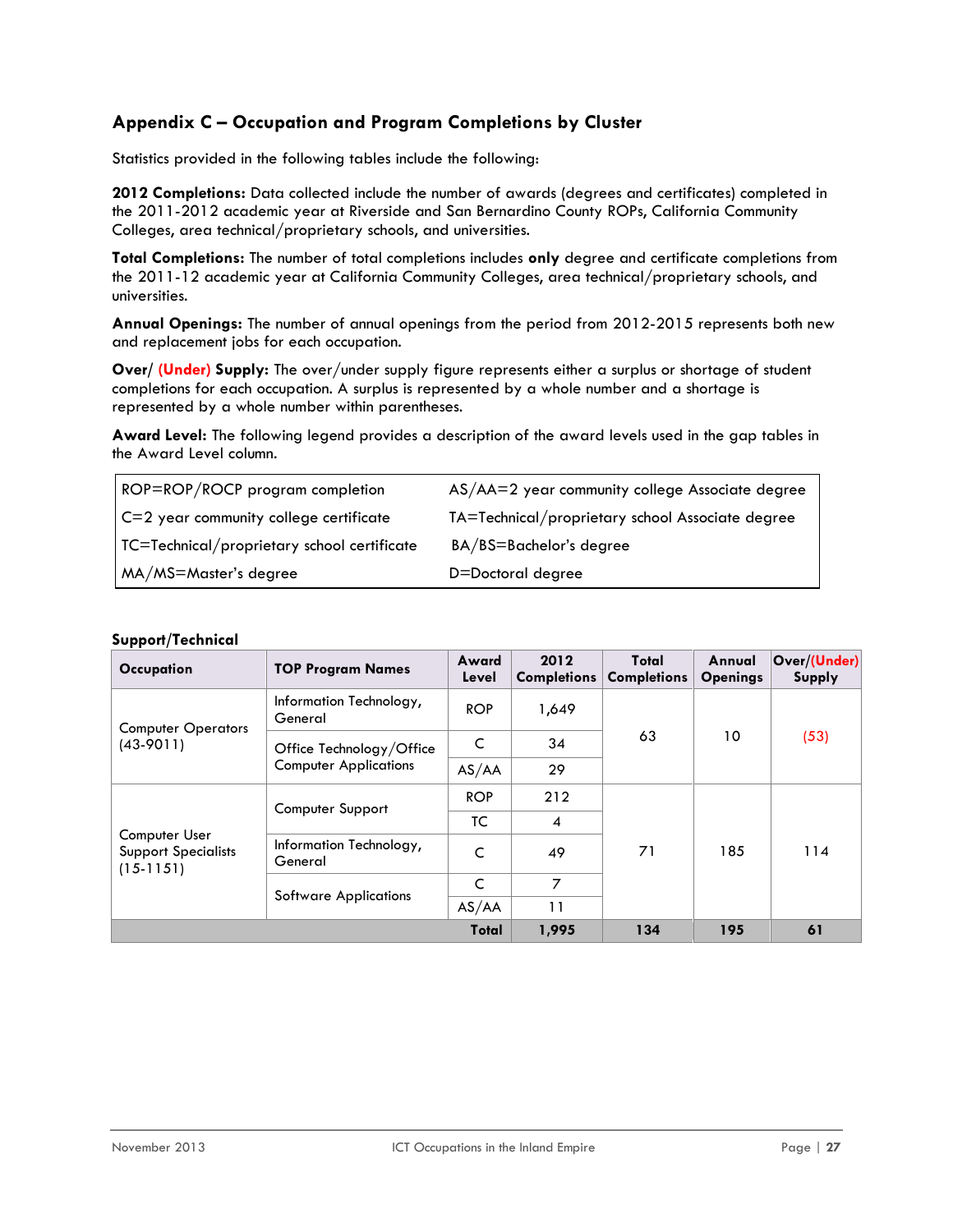#### **Multimedia**

| Occupation                                        | <b>TOP Program Names</b>                        | Award<br>Level | 2012<br><b>Completions</b> | Total<br><b>Completions</b> | Annual<br><b>Openings</b> | Over/(Under)<br>Supply |
|---------------------------------------------------|-------------------------------------------------|----------------|----------------------------|-----------------------------|---------------------------|------------------------|
| Desktop Publishers<br>$(43-9031)$                 | Desktop Publishing                              | <b>ROP</b>     | 319                        | 23                          | $\overline{2}$            | 21                     |
|                                                   | Multimedia                                      | $\mathsf{C}$   | 23                         |                             |                           |                        |
| Computer<br>Occupations, all other<br>$(15-1199)$ |                                                 | <b>ROP</b>     | 414                        |                             |                           |                        |
| Video game<br>designers<br>$(15-1199.11)$         | World Wide Web<br>Administration                | $\mathsf{C}$   | $\overline{2}$             | $\overline{2}$              | 25                        | (23)                   |
| Web administrators<br>$(15-1199.03)$              |                                                 |                |                            |                             |                           |                        |
|                                                   | Website Design and<br>Development               | <b>ROP</b>     | 425                        | 10                          | 37                        | (27)                   |
| <b>Web Developers</b><br>$(15-1134)$              |                                                 | AS/AA          | $\mathbf{1}$               |                             |                           |                        |
|                                                   |                                                 | BA/BS          | 9                          |                             |                           |                        |
|                                                   | Multimedia                                      | AS/AA          | 17                         | 49                          | 15                        | 34                     |
| Multi-media artists<br>and animators              |                                                 | BA/BS          | 30                         |                             |                           |                        |
| $(27-1014)$                                       | Animation                                       | <b>ROP</b>     | 143                        |                             |                           |                        |
|                                                   |                                                 | C              | $\overline{2}$             |                             |                           |                        |
|                                                   | <b>Computer Graphics and</b><br>Digital Imagery | <b>ROP</b>     | 599                        |                             |                           |                        |
| <b>Graphic Designers</b><br>$(27-1024)$           |                                                 | C              | 15                         |                             |                           |                        |
|                                                   |                                                 | AS/AA          | $\overline{4}$             |                             |                           |                        |
|                                                   |                                                 | BA/BS          | 31                         | 80                          | 76                        | $\overline{4}$         |
|                                                   | Digital Media                                   | <b>ROP</b>     | 424                        |                             |                           |                        |
|                                                   |                                                 | BA/BS          | 30                         |                             |                           |                        |
|                                                   |                                                 | Total          | 2,169                      | 164                         | 155                       | 9                      |

## **Software & Database Specialists**

| Occupation                                              | <b>TOP Program Names</b>              | Award<br>Level | 2012<br><b>Completions</b> | Total<br><b>Completions</b> | Annual<br><b>Openings</b> | Over/(Under)<br>Supply |
|---------------------------------------------------------|---------------------------------------|----------------|----------------------------|-----------------------------|---------------------------|------------------------|
| <b>Database</b><br>administrators<br>$(15-1141)$        | Database Design and<br>Administration | C              | 5                          | 5                           | 32                        | (27)                   |
| Computer<br>Programmers<br>$(15-1131)$                  | <b>Computer Programming</b>           | <b>ROP</b>     | 41                         | 36                          | 56                        | (20)                   |
|                                                         |                                       | C              | 27                         |                             |                           |                        |
|                                                         |                                       | AS/AA          | 9                          |                             |                           |                        |
| Software developers,<br>applications<br>$(15-1132)$     | Computer Science<br>(transfer)        | AS/AA          | $\overline{\mathbf{4}}$    | 4                           | 74                        | (172)                  |
| Software developers,<br>systems software<br>$(15-1133)$ |                                       |                |                            |                             | 102                       |                        |
| Information security<br>analysts (15-1122)              | Information Technology,<br>General    | BA/BS          | $\overline{7}$             | 7                           | 11                        | (4)                    |
| Total                                                   |                                       |                | 93                         | 52                          | 275                       | (223)                  |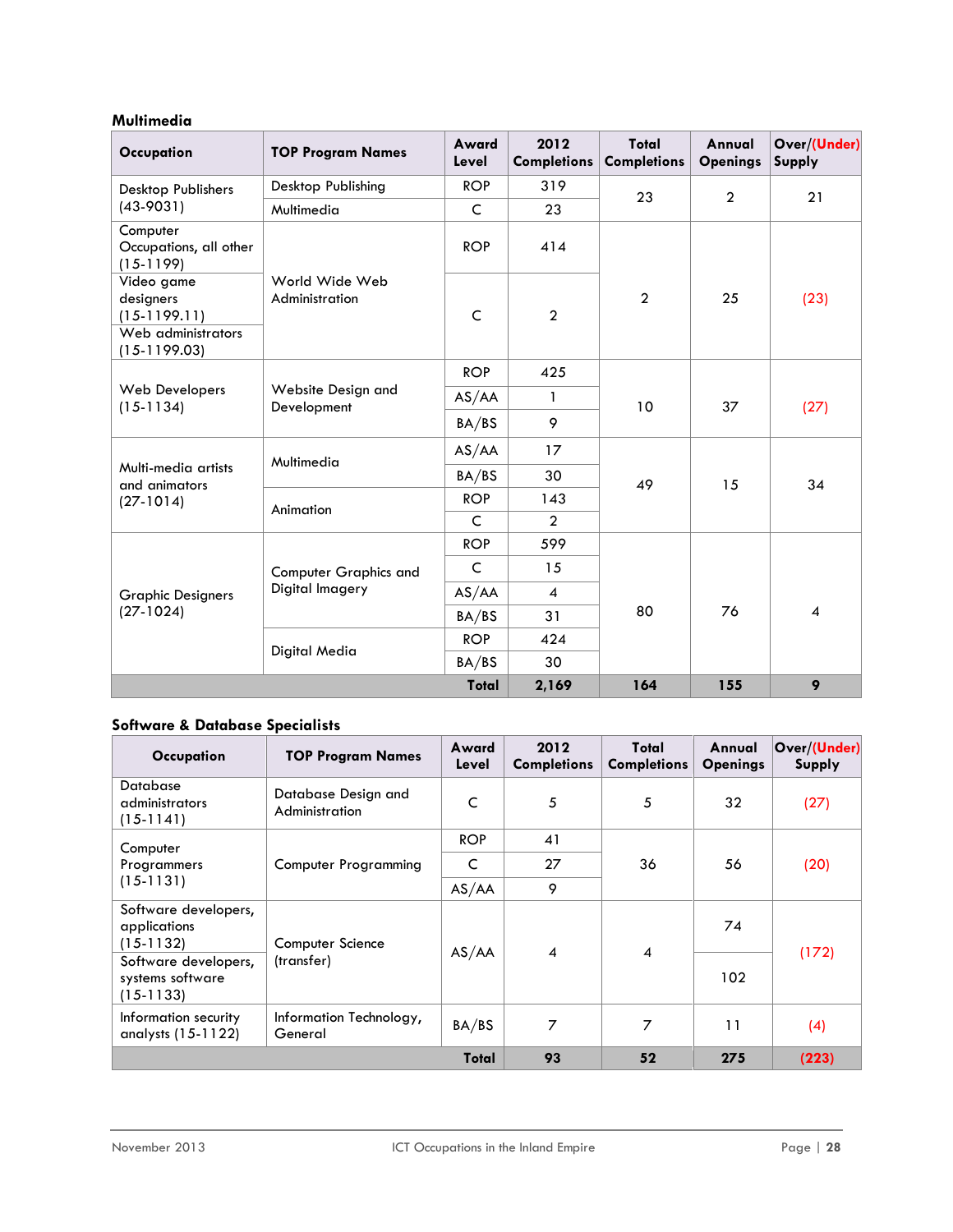| Occupation                                             | <b>TOP Program Names</b>                      | Award<br>Level | 2012<br><b>Completions</b> | Total<br><b>Completions</b> | Annual<br><b>Openings</b> | Over/(Under)<br>Supply |
|--------------------------------------------------------|-----------------------------------------------|----------------|----------------------------|-----------------------------|---------------------------|------------------------|
| Computer Network<br>Architects                         | Computer Infrastructure<br>and Support        | BA/BS          | 20                         | 75                          | 25                        | 50                     |
| $(15-1143)$                                            | <b>Computer Networking</b>                    | C              | 55                         |                             |                           |                        |
| Computer and<br>information system                     | <b>Computer Information</b><br>Systems        | BA/BS          | 22                         | 121                         | 52                        | 69                     |
| managers                                               | Computer Science<br>(transfer)                | BA/BS          | 60                         |                             |                           |                        |
| $(11-3021)$                                            |                                               | MA/MS          | 39                         |                             |                           |                        |
| Network and                                            | <b>Computer Information</b><br><b>Systems</b> | C              | 22                         | 144                         | 88                        | 56                     |
| computer system                                        |                                               | A              | 68                         |                             |                           |                        |
| administrators<br>$(15-1142)$                          |                                               | TA             | 18                         |                             |                           |                        |
|                                                        | <b>Computer Networking</b>                    | C              | 54                         |                             |                           |                        |
| Computer system<br>analysts (15-1121)                  |                                               |                |                            |                             | 87                        | (87)                   |
| Computer network<br>support specialists<br>$(15-1152)$ | <b>Computer Networking</b>                    | AA/AS          | 113                        | 113                         | 45                        | 68                     |
| <b>Computer Hardware</b><br>Engineers (17-2061)        |                                               |                |                            |                             | 13                        | (13)                   |
|                                                        |                                               | Total          | 471                        | 378                         | 310                       | 143                    |

#### **Network, Hardware & Systems Specialists**

#### **Telecommunications**

| Occupation                                                                                          | <b>TOP Program Names</b>         | Award<br>Level | 2012<br><b>Completions</b> | Total<br><b>Completions</b> | Annual<br><b>Openings</b> | Over/(Under)<br>Supply |
|-----------------------------------------------------------------------------------------------------|----------------------------------|----------------|----------------------------|-----------------------------|---------------------------|------------------------|
| Switchboard<br>Operators, Incl.<br>Answering Svcs.<br>$(43-2011)$                                   |                                  |                |                            |                             | 24                        |                        |
| <b>Telephone Operators</b><br>$(43-2021)$                                                           |                                  |                |                            |                             | 6                         |                        |
| Communications<br><b>Equipment Operators,</b><br>All Other<br>$(43-2099)$                           |                                  |                |                            |                             |                           |                        |
| <b>Telecom Line Installers</b><br>and Repairers<br>$(49-9052)$                                      |                                  |                |                            |                             | 33                        |                        |
| Computer, Automated<br>Teller, and Office<br><b>Machine Repairers</b><br>$(49-2011)$                |                                  |                |                            |                             | 80                        |                        |
| <b>Telecom Equipment</b><br>Installers & Repairers,<br><b>Except Line Installers</b><br>$(49-2022)$ | Telecommunications<br>Technology | AA/AS          | 1                          | 1                           | 40                        | (39)                   |
| Telecom Engineering<br>specialists<br>$(15-1143.01)$                                                |                                  |                |                            |                             | N/A                       |                        |
|                                                                                                     |                                  |                | 184                        |                             |                           |                        |